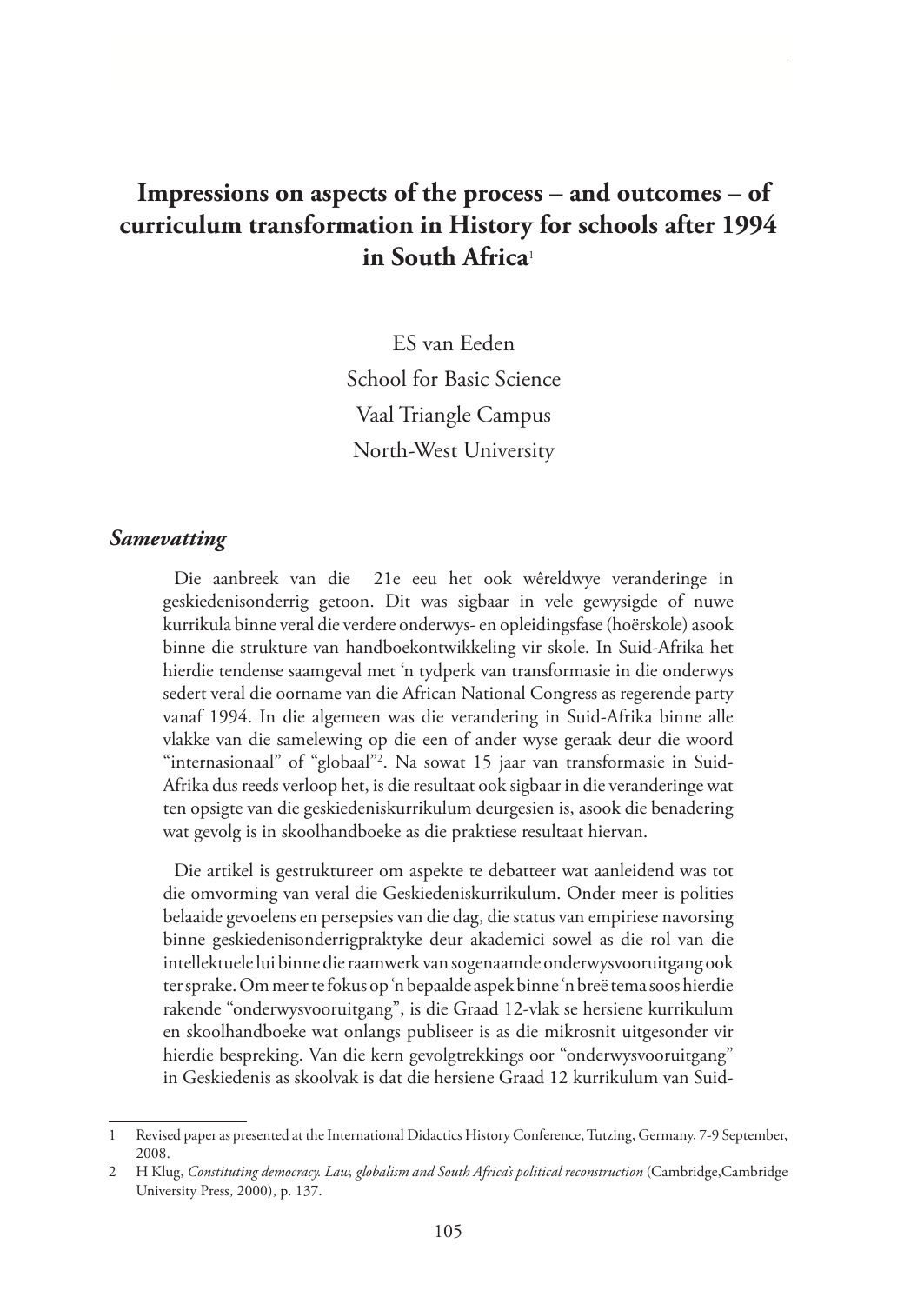Afrika ook nie daarin kon slaag om vlekkeloos te wees van i) die politieke sentimente van die dag nie en nog minder van die dominante leierskap en mag van die Regering binne die kurrikulumveranderinge. ii)Voorts ook is onderwysvooruitgang (metodologie en globale/internasionale tendense) wel heel sigbaar in die kurrikuluminhoud verdiskonteer maar nie noodwendig effektief of korrek benader nie. iii) Verder nog blyk dit dat empiriese navorsing en in-diepte-waarnemings deur tersiêre navorsingsinstansies rakende die mees sinvolle hersiening van inhoude om die klaskamerpraktyk in geskiedenis te verbeter sowel as die inhoude van handboeke tot 'n hoer kwaliteit te laat ontwikkel, ietwat skipbreuk gelei het as gevolg van etlike redes. Ten opsigte van die Suid-Afrikaanse konteks, sal hierdie probleme en/of leemtes in die nabye toekoms meer sigbaar moet verbeter, anders is die meeste navorsing met die oog op vooruitgang gedoem tot 'n waardeloosheid.

#### **Introduction**

The early 21st century evidenced a worldwide change in History teaching through the means of several revised History curricula in the Further Education and Training (FET) phase (high schools) and the development of textbooks as a result thereof. In South Africa, these trends have been coinciding with a period of educational transformation since the African National Congress took over as the leading political party in 1994. South Africa's transition in all spheres of life was also affected by the valence and meaning of the word "international".3 After about 15 years, the transformational outcome also marked a change in the approach to History in the school curriculum and textbooks. This article is structured to debate aspects that have influenced the History curriculum transformation process in South Africa, such as the politics of the day, empirical research by academics and the influence of intellectuals as part of educational progress. Aspects of the implementation of the Revised South African History Curriculum in the Further Education and Training phase for specifically the Grade 12 level regarding textbook writing is discussed only briefly to accentuate and critically analyse traces of influences of political trends and/or educational progress. Some key conclusions are that South Africa's revised History curriculum regarding i) the unavoidability of political sentiments of the day as well as the leadership and power of the government ii) the fact that educational progress (methodology and global trends as endorsed by intellectuals) is visible in the Further Education and Training History curriculum but not necessarily efficient or correctly utilized

<sup>3</sup> H Klug, *Constituting democracy…,* p. 137.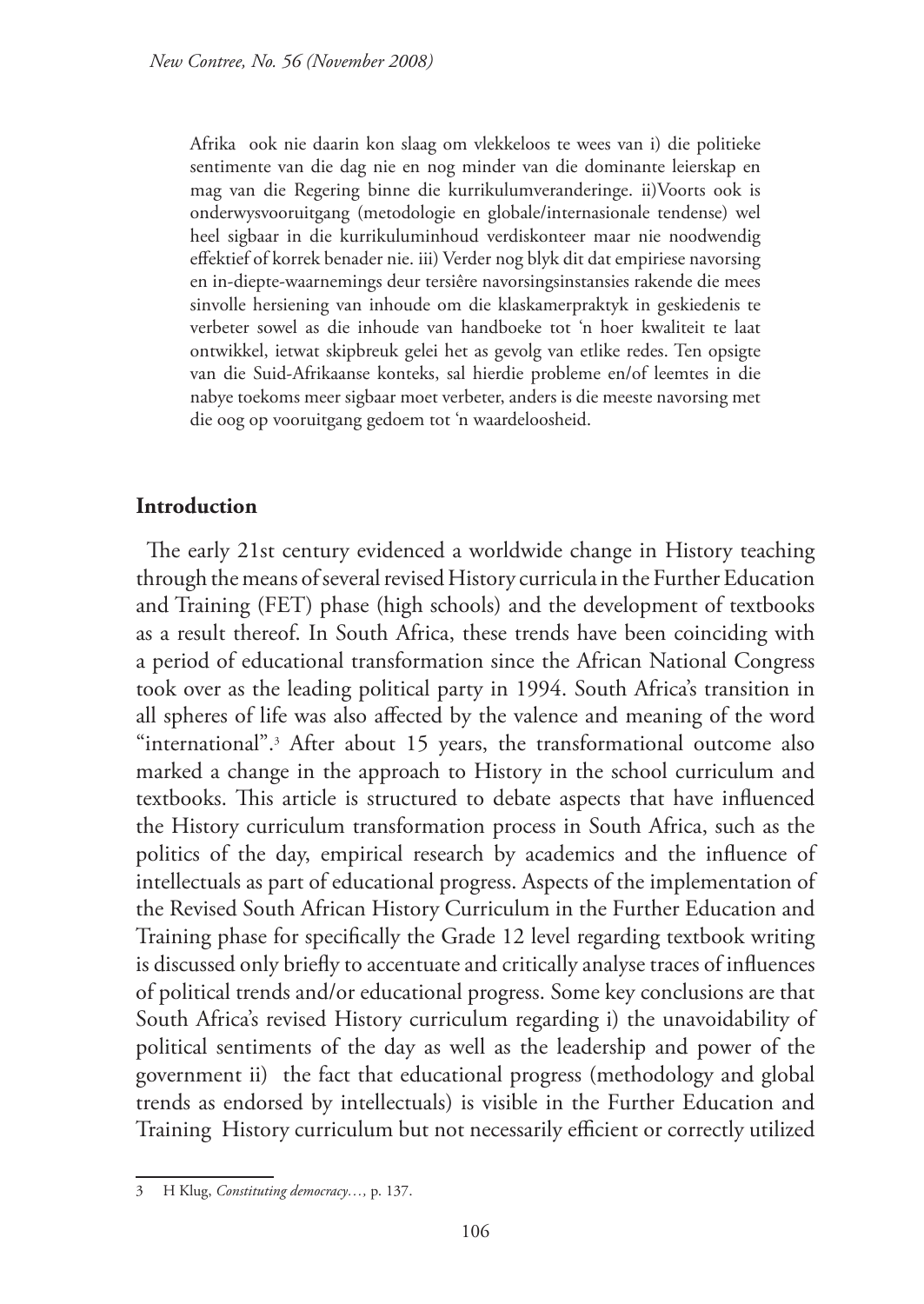and iii) empirical research or in-depth observation by research and training institutions regarding an assessment of the efficiency of the curriculum revision as practised in the classroom and as it is reflected in History textbooks, are more or less absent with regard to the South African scenario and should receive attention in the near future.

### **Conceptualization**

Concepts in education, as in other disciplines, are a necessity in understanding the thinking of the writer of an article and/or the thinking of experts in a specific discipline. The intention with discussing the following concepts is not to open a new debate of what exactly the meaning of each of the concepts, as mentioned in the title of this article, should be according to philosophers or theoretical experts. It simply reflects the writer's thinking concerning its use in the title theme and in the content.

## *Curriculum transformations*

A curriculum in education in general is a set of courses and their content offered at a school or university to obtain experiences through which learners grow and mature in becoming adults. In my view, Triche<sup>4</sup> is right in holding the following opinion:

*Curriculum is more than the knowledge taught in school. Curriculum, as a theorist conceives it, is concerned with the broader intellectual and ideological ways a society thinks about education. Hence, the current school curriculums focus on specific learning outcomes offers a limited view of the knowledge fashioned by a society, thereby offering an intellectual and social history that is highly selective*…

The core curriculum of each subject in the Further Education and Training phase in South Africa is instituted by the Department of Education. After 1994, the changing of core curricula in each subject was referred to as Curriculum 2005, in which outcomes, and not content, was the key focus,

<sup>4</sup> Triche, "abstract", as in J Jansen, Curriculum reconstruction in post-Colonial Africa: A Review of the literature, *International Journal of Educational Development*, 2002 pp. 1-2.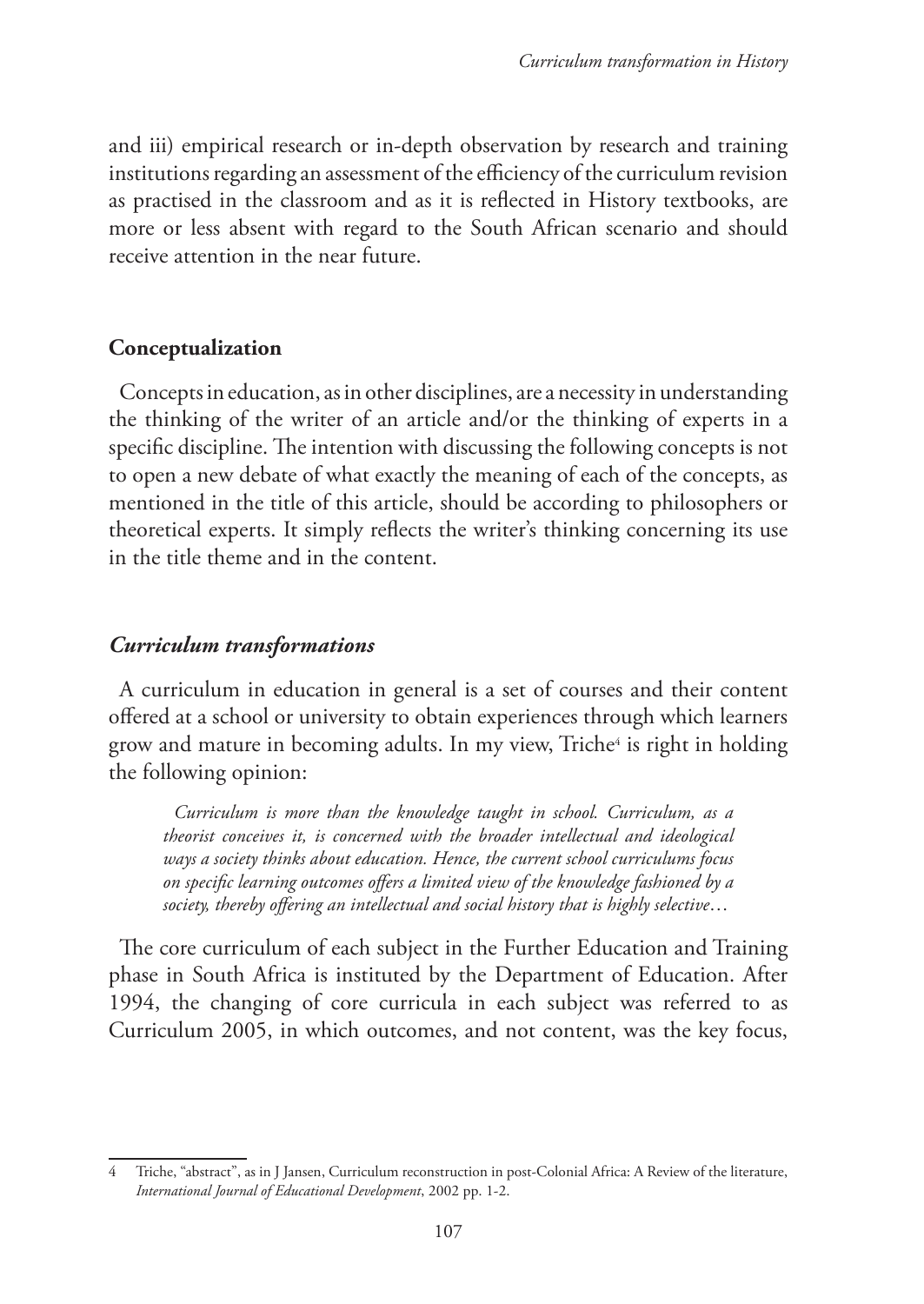with the emphasis on a break away from so-called "apartheid education".<sup>5</sup> Transformation implies a turn in the focus or content one deals with. The ideal of a transformation is always to improve; thus, a move forward and not backward. However, with more than one voice to consider, it will most often imply that not all will share the focus that a transformation has indeed been accomplished.

### *Empirical outcomes*

Empirical research is any research that bases its findings on direct and indirect observation as its test of reality. In this process, the researcher attempts to describe accurately the interaction between the instrument (or the human senses) and the entity being observed. It normally involves statistical data and/or in-depth observation using qualitative data. In South Africa, as will be seen from the empirically research analyses later in the discussion, empirical research is being done from time to time, especially by post-graduate students. When it comes to its application with regard to the educational level it was intended for, this voice is more or less absent.

### *Educational progress*

Education includes both the teaching and learning processes of knowledge, proper conduct and technical competency through a focus on the cultivation of skills, trades or professions as well as mental, moral and aesthetic development. Ironically, but also understandably, educators do not always have the last say in their own field of expertise, especially when it is all about History teaching. In most countries, government and its educational empowered structures always have influenced the road intended for History in schools at some stage. The South African Department of Education is indeed in a sensitive stage of trying to promote in History teaching notions of tolerance, wisdom through its diversity and a balanced historical consciousness. This, however, cannot be done efficiently if educational knowledge is selectively applied in History research.

<sup>5</sup> L Chisholm, "The state of *curriculum* reform in South Africa: the issue of *Curriculum 2005*. In State of the nation: South Africa *2003*-2004", 2003 as in www.hsrc.ac.za/Research\_Publication-4459.phtm, p. 6; ES van Eeden & JL van der Walt, "Creating a future for History within South Africa's 'Curriculum 2005'", *Journal for Theory and Research in Social Education*, Birmingham, USA, 28(1), Winter, 2000, pp. 85-95.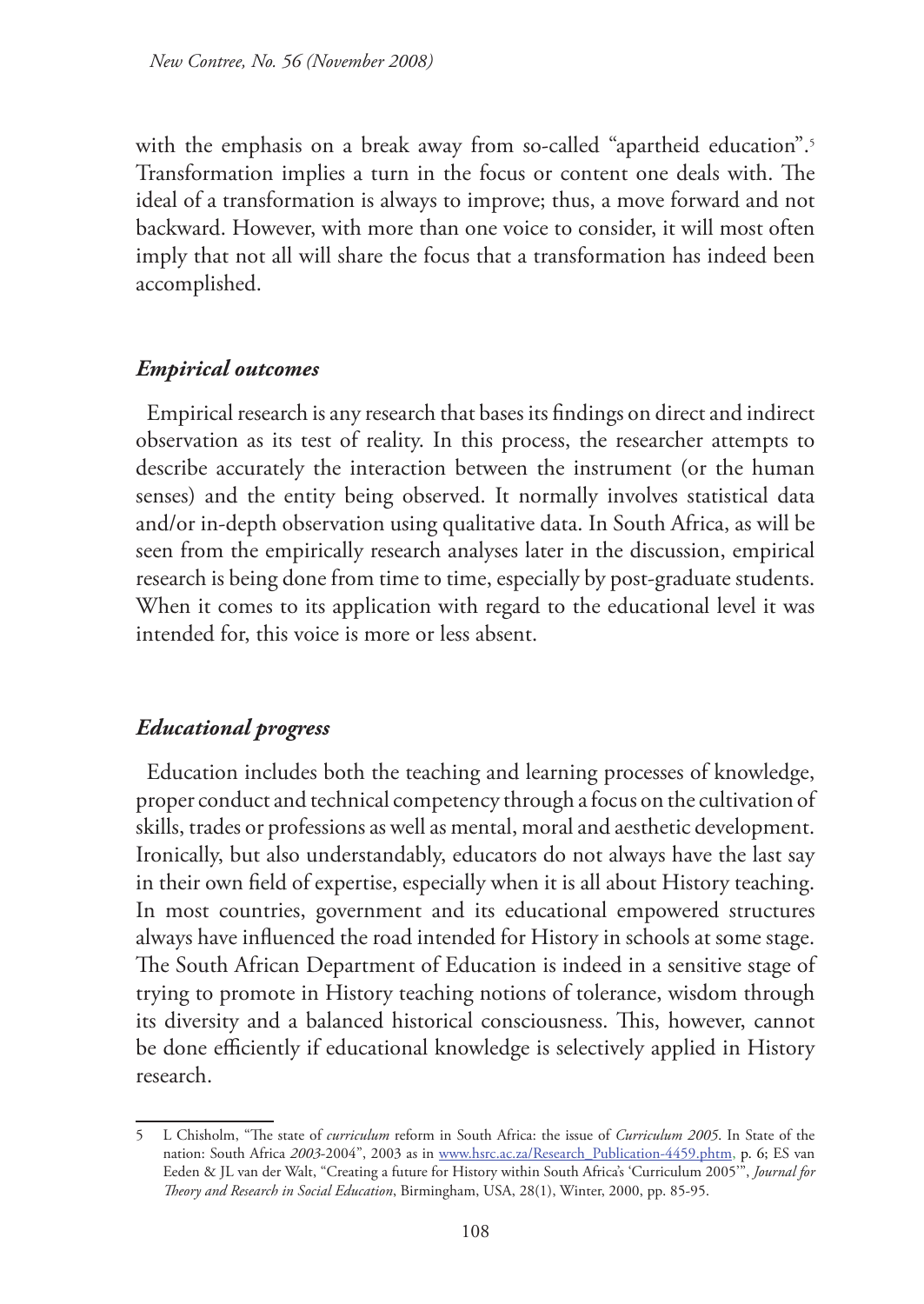Progress in education implies moving forward generally as a benefit and not to the detriment of …. To determine if there is progress, I can imagine that experts in a discipline such as History should define criteria that reflect progress and then measure current developments and products according to the criteria. If this activity is neglected, one tends to invent the existing wheel all the time instead of refining its movement or use.

### **Curriculum transformations in History in South Africa**

Transcontinental trends, as highlighted by La Spina6fit the South African shoe very well. The multicultural, global model of representation in History signals its visibility in the History curriculum statement of South Africa approved in 2003. In many ways, educational trends were also fed by ideological trends of the day and started having an impact on debates regarding the representation of the history of South Africa.7

## *Politics and curriculum transformation? The period 1994-2008*

Curriculum making in South Africa after 1994 (like before 1994) was part of the national political process. In 2003, Professor Linda Chisholm,<sup>8</sup> a leading role player in curriculum transformations in South Africa, remarked the following to an international academic community:

<sup>6</sup> JA Laspina, "Designing diversity globalization, textbooks, and the story of nations", *Journal for Curriculum Studies*, (35)6, 2003, pp. 667-696.

<sup>7</sup> Compare L Chisholm & R Leyendecker, "Curriculum reform in post 1990s sub-Saharan Africa", *International Journal of Educational Development*, 28(2), 2008, pp. 195-205; *Yesterday&Today*, 2, May 2008 (covers articles on the current History debate, OBE uitilizing and curriculum changes in South Africa). Also available on http://www.sashtw.org.za; Y*esterday&Today*, 1, May, 2007 (covers articles on the current History debate, OBE uitilizing and curriculum changes in South Africa). Also available on http://www.sashtw.org.za; S Dryden-Peterson & R Siebörger,"Teachers as memory makers:Testimony in the making of a new history in South Africa", *International Journal of Educational Development*, 26(4), July 2006, pp. 394-403; Y*esterday&Today*, Special edition, March 2006 (covers articles on the current History debate, OBE uitilizing and curriculum changes in South Africa). Also available on http://www.sashtw.org.za; L Chisholm, "The state of curriculum reform in South Africa: the issue of Curriculum 2005. In State of the nation: South Africa 2003-2004", 2003 as in www.hsrc.ac.za/Research\_Publication-4459.phtm, pp. 1-20; ES van Eeden. & JL van der Walt, "Creating a future for History within South Africa's 'Curriculum 2005'", *Journal for Theory and Research in Social Education*, Birmingham, USA, 28(1), Winter, 2000, pp. 85-95; P. Christie, "Globalisation and the curriculum: Proposals for the integration of education and training in South Africa", *International Journal of Educational Development*, 16(4), 1996, pp. 407-416.

<sup>8</sup> L Chisholm, "The state of curriculum reform in South Africa: the issue of Curriculum 2005. In state of the nation: South Africa 2003-2004", 2003 as in www.hsrc.ac.za/Research\_Publication-4459.phtm, p. 2.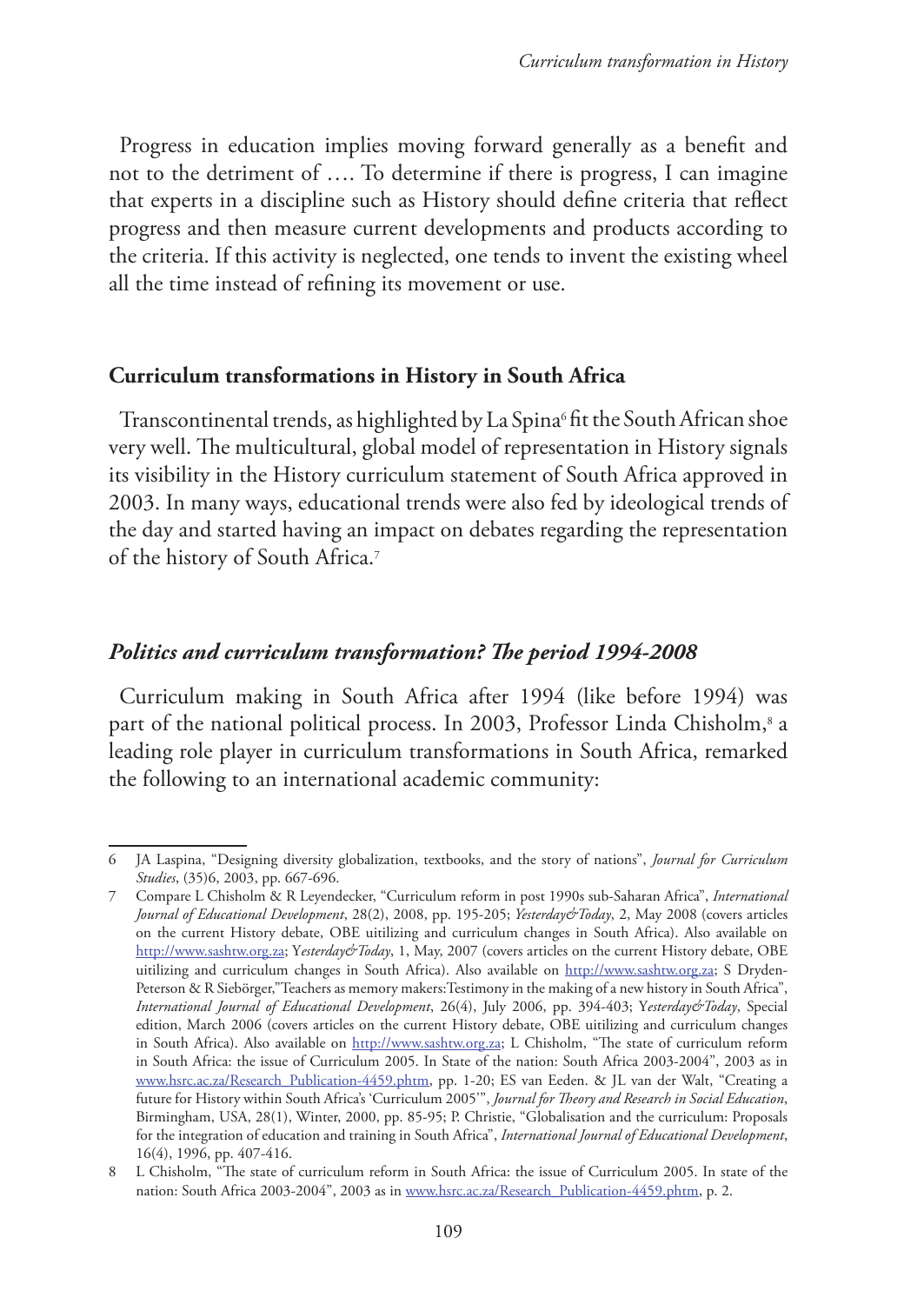*Curriculum revision was undertaken in three main stages of waves: the first involved the 'cleansing' of the curriculum of its racist and sexist elements in the*  immediate aftermath of the election. The second involved the implementation of *outcomes-based education through C*[urriculum] *2005. And the third involved the review and revision of C*[urriculum] *2005 in the light of recommendations made by a Ministerial Review Committee appointed in 2000.* 

The Review Committee suggested a major revision to the curriculum with the major function to make the curriculum more digestible with an all-inclusive, user-friendly approach. In the process, ordinary interest groups within a Babel of role player or stakeholder voices were able to make proposals, but not all were able to eventually affect the Revised National Curriculum Statement, featuring an orientation to rights and outcomes.9 In Chisholm's words, mainly those few voices with social power "constructed the overall score".10 In this regard, the African National Congress (ANC), several bodies or associations in education and individual intellectuals<sup>11</sup> are typified by Chisholm as the dominant powers behind the eventual changes.

In fact, being an intellectual role player for some time after 1994, I also recall that certain intellectual role players from traditional higher education English institutions were noticeably more valued than those from historically Afrikaans (Dutch) institutions whose perceptions and thinking probably were labelled as the bastions of the apartheid oppression period.<sup>12</sup> So, a "natural selection" of who should form part of the few dominant voices Chisholm refers to, certainly has influenced at least the process of History curriculum transformation.

In the transformation progress approach to History, for example, the emphases were on historical skills and the diversity of voices in the making of the South African history was underscored, probably not to follow the path of the past, namely a dominant narrative of white progress.<sup>13</sup>

In South Africa, education was made universal and compulsory in 1994,

<sup>9</sup> L Chisholm, "The state of curriculum reform in South Africa: the issue of Curriculum 2005. In state of the nation: South Africa 2003-2004", 2003 as in www.hsrc.ac.za/Research\_Publication-4459.phtm, pp. 1-5.

<sup>10</sup> L Chisholm, "The state of curriculum reform in South Africa: the issue of Curriculum 2005. In state of the nation: South Africa 2003-2004", 2003 as in www.hsrc.ac.za/Research\_Publication-4459.phtm, p. 4.

<sup>11</sup> See for example J Jansen, School curriculum since apartheid: intersections of politics and policy in the South African transition, 1999, as accessed on June 2008 in https://www.up.ac.za/dspace/items-byauthor?author=jonathan.jansen%40up.ac.za, pp.1-17.

<sup>12</sup> Compare ES van Eeden. & JL van der Walt, "Creating a future for History within South Africa's 'Curriculum 2005'", *Journal for Theory and Research in Social Education*, Birmingham, USA, 28(1), Winter, 2000, p. 89.

<sup>13</sup> Compare L Chisholm, "The state of curriculum reform in South Africa: the issue of Curriculum 2005. In State of the nation: South Africa 2003-2004", 2003 as in www.hsrc.ac.za/Research\_Publication-4459.phtm, pp. 1-5.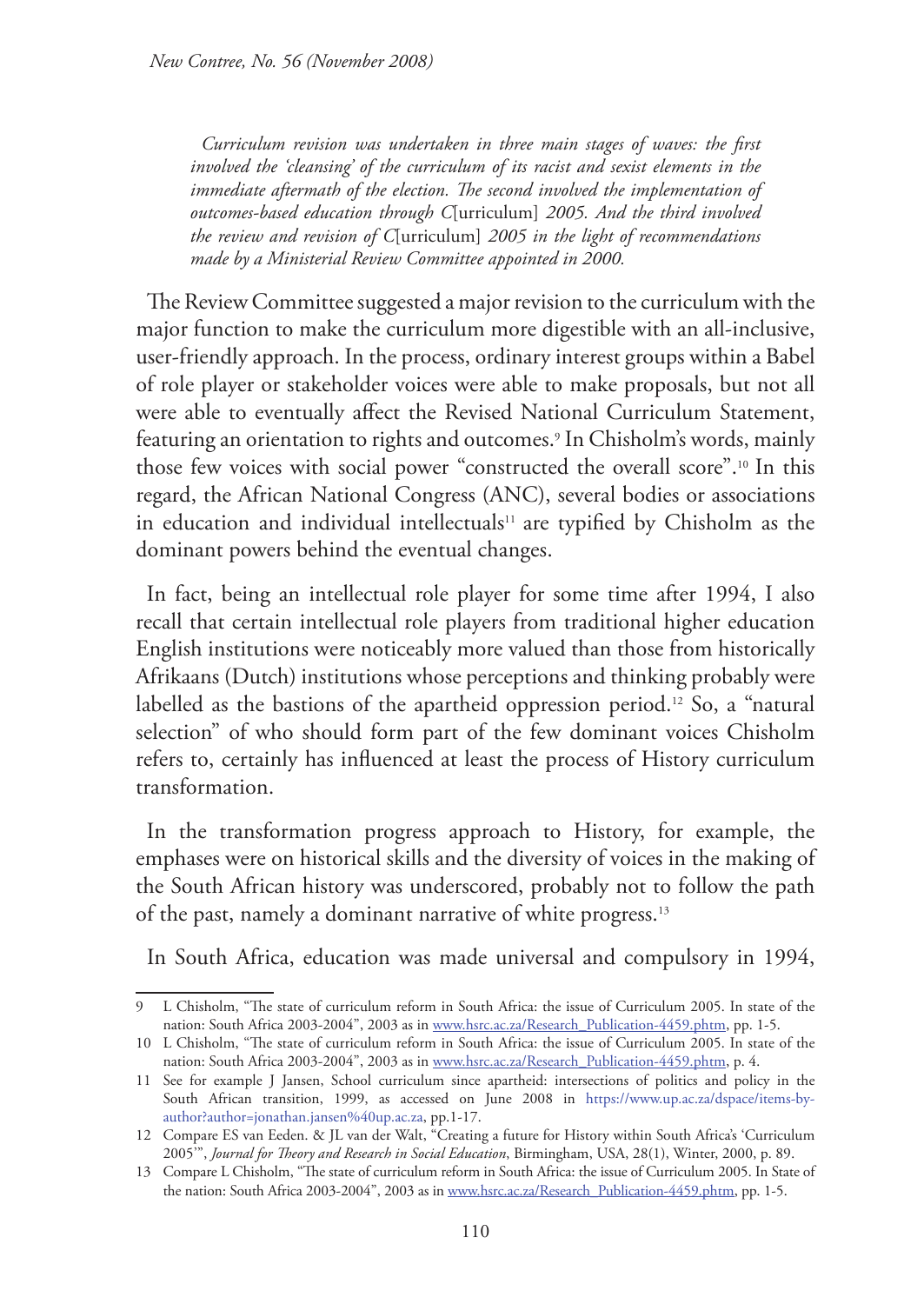followed by a new program (called Outcome-based Education, Curriculum 2005) in 1998.14 Since then, educational experts have been tasked with transforming, amongst others, the pre-1994 History curriculum of South Africa into a more inclusive history. This includes alternative interpretations to the so-called Afrikaner-nationalist perspective of South Africa's past,<sup>15</sup> as well as an inclusion of a dimension of social history. Concerns were then raised that developments in History teaching methodology internationally might pass the South African educational scene for many years to come<sup>16</sup> because of the key emphasis on establishing a non-racial approach and content. The value of world history and the influence of global trends on the history of South Africa were given some serious attention at national history conferences and in publications.17 Though this trend appears to have received some consideration in the most recent History textbooks of South Africa, it is out of balance regarding its association with the national (South African) history.<sup>18</sup>

According to Gail Weldon,<sup>19</sup> a leading role player in the revision of the History curriculum in South Africa, the revision was driven by top-down, politically motivated and human rights forces, and was not discussed and debated at the levels of curriculum construction. Lawson,<sup>20</sup> on the other hand, argues that black educators at least had such an opportunity. So serious was the focus for a change of the History curriculum to the satisfaction of the Government and Ministry of Education, that any offers of assistance from History educators, who were – as a result of perceptions – labelled as Afrikaner nationalists, were ignored or "politely" turned down after 1994.<sup>21</sup> By the late nineties, historians

<sup>14</sup> Compare L Chisholm & R Leyendecker, "Curriculum reform in post 1990s sub-Saharan Africa", *International Journal of Educational Development*, 28(2), 2008, pp. 1-14; J Jansen, Curriculum reconstruction in post-Colonial Africa: A Review of the literature, *International Journal of Educational Development*, 2002, pp. 1-2; K Asmal and J Wilmot, *Education and democracy in South Africa today*, 2001, pp.189-190.

<sup>15</sup> Compare ES van Eeden & T Vermeulen, "Christian National Education and Peoples Education: Historical perspectives on some common grounds", *New Contree*, 50, (March), 2005.

<sup>16</sup> Compare ES van Eeden, "An approach to the teaching of universal global history concepts in world history practice in South Africa", *International World History Bulletin,* XIV(1), Spring, 1998; ES van Eeden. & JL van der Walt, "Creating a future for History within South Africa's 'Curriculum 2005'", *Journal for Theory and Research in Social Education*, Birmingham, USA, 28(1), Winter, 2000, pp. 85-95.

<sup>17</sup> Compare, ES van Eeden, *Didactical guidelines for teaching History in a changing South Africa* (Potchefstroom, Keurkopie, 1999), pp. 1-450.

<sup>18</sup> See the discussion on Grade 12 textbooks further on.

<sup>19</sup> G Weldon, "A comparative study on the construction of memory and identity in the curriculum of post-conflict societies: Rwanda and South Africa", http://www.centres.ex.ac.uk/historyresource/journal11/..., 2006, pp. 1-16.

<sup>20</sup> R Lawson, "Black teachers (re) negotiation and (re) construction of their pedagogical practice within South Africa's post-apartheid curriculum", (Ph.D., Ohio State University, 2003), pp. 1-170.

<sup>21</sup> Compare PG Warnich, "Uitkomsgebaseerde assessering van Geskiedenis in Graad 10", (Potchefstroom NWU, Ph.D., 2008), pp. 187; 212-221.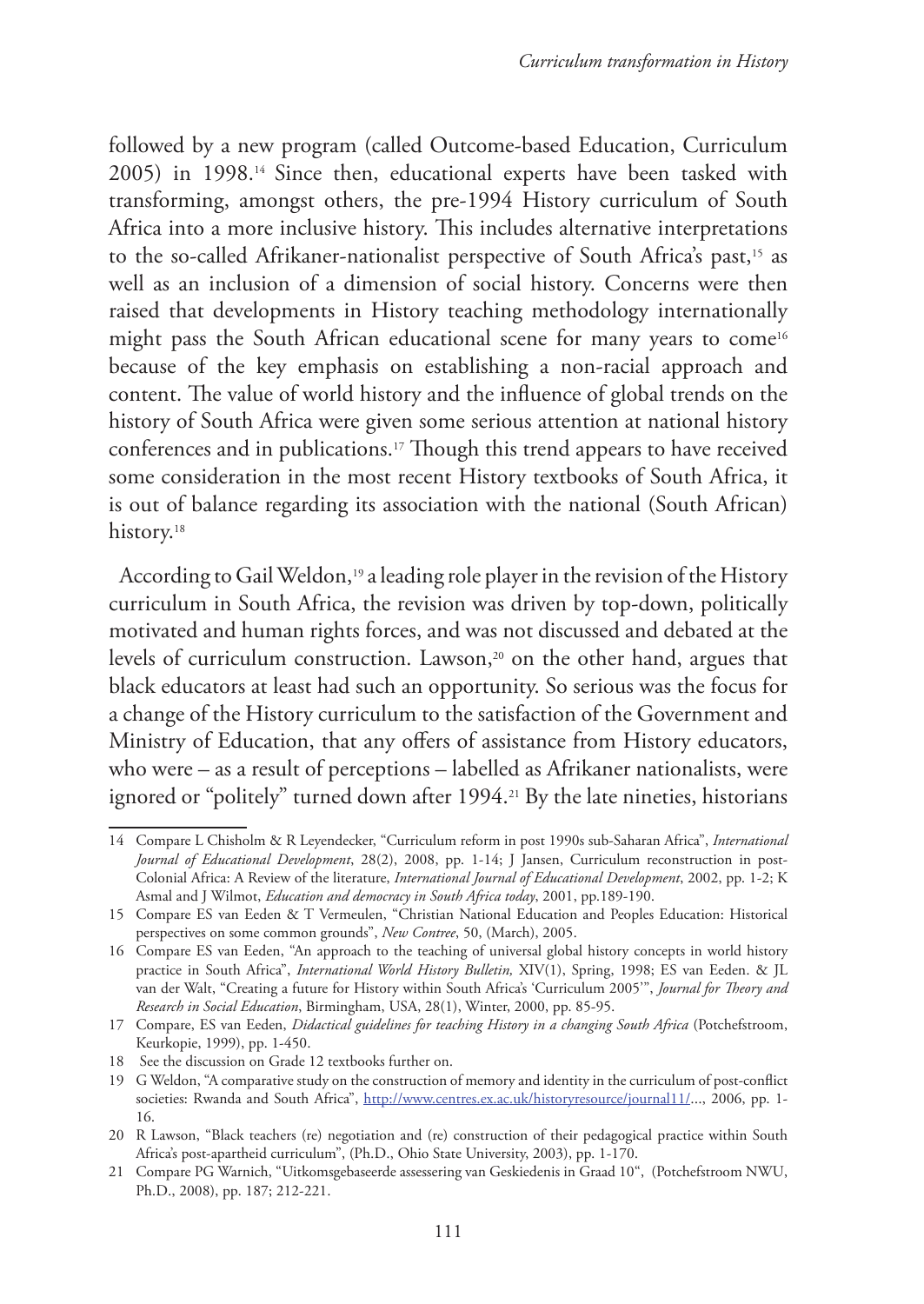and historical associations also raised their concerns regarding the content and status of History as subject within the History curriculum transformation approach.<sup>22</sup>

For a selected group of experts, the process of transforming History curricula undoubtedly was a great challenge. One requirement was to compile content for all grades that would reflect historical moments of positively and negatively perceived national events in a so-called post-conflict society<sup>23</sup> in order to support the development of an acceptable human identity. With this approach, the ideal eventually is to reflect a multi-diverse understanding and higher levels of tolerance amongst users, learners and the public, as well as to envisage a collective healthiness among learners.<sup>24</sup> This move towards a multidiverse approach and an inclusion of expanding voices (also related to genres) from a variety of sources and views is not new and well debated, for example in historical literature.25

Roughly four to six years after education in South Africa had been made compulsory for all, it was recorded (by the Minister of Education, as an expert in law, and his co-writer as an expert in diversity studies, in Asmal and Wilmot),<sup>26</sup> that learners should receive more education in global challenges and ethical values in order to rebuild social cohesion in a democratic South Africa. The strengthening of History teaching and the training of teachers in History were also mentioned as key factors in establishing change.<sup>27</sup>

South Africa is regarded as one of several countries that had to change its History curriculum to be more multi-perspective and multi-diverse.<sup>28</sup>The views and contributions of academics from a variety of disciplines including History – a selection of historians labelled or known as revisionists – were utilized because their approach to and/or additional views of the South African past were welcomed as a refreshing "other" compared to the History curriculum

<sup>22</sup> PG Warnich,"Uitkomsgebaseerde assessering van Geskiedenis in Graad 10", pp.107-108.

<sup>23</sup> G Weldon, "A comparative study on the construction of memory and identity in the curriculum of postconflict societies: Rwanda and South Africa", 2006, As accessed on July 2008 from http://www.centres.ex.ac. uk/historyresource/journal11/..., p. 2.

<sup>24</sup> K Asmal & J Wilmot, *Education and democracy in South Africa today*, p. 186.

<sup>25</sup> Compare C Coffin, *Historical discourse* (British Library, London, 2006), pp. 3, 44, 47, 66, 72, 130, 158- 159, 169-170; Compare, ES van Eeden, *Didactical guidelines for teaching History in a changing South Africa (*Potchefstroom, Keurkopie, 1999), Ch. 9-10.

<sup>26</sup> K Asmal & J Wilmot, *Education and democracy in South Africa today*, pp. 194-195, 200.

<sup>27</sup> Compare ES van Eeden, "An approach to the teaching of universal global history concepts in world history practice in South Africa", *International World History Bulletin,* XIV(1), Spring, 1998; K Asmal & J Wilmot, *Education and democracy in South Africa today*, p. 200.

<sup>28</sup> Compare C Coffin, *Historical discourse*, pp. 139-140.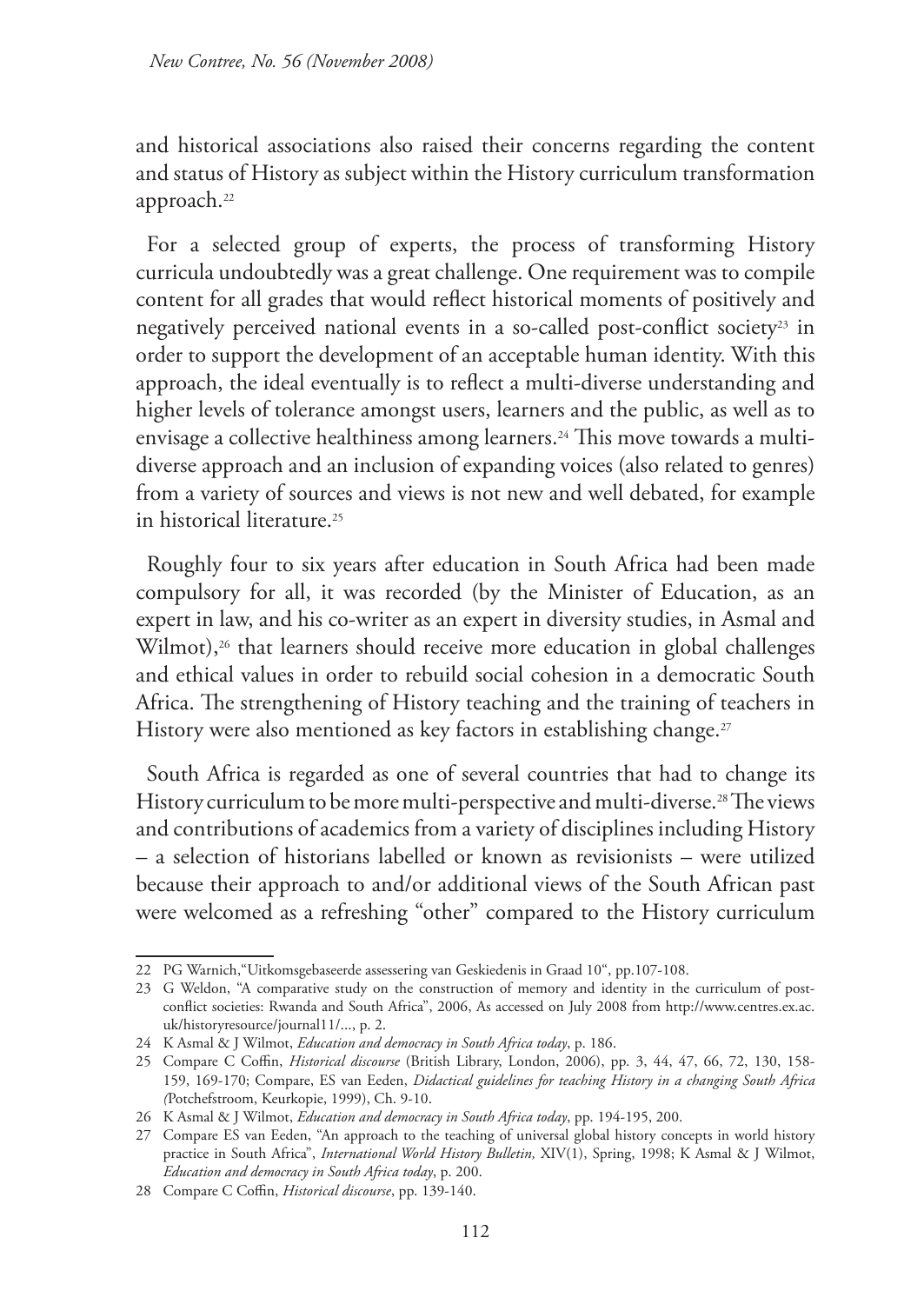content before 1994 (known as the Apartheid era). The focus on a far more "inclusive and nuanced view of the world" was also another aspect to consider in developing the History curriculum. Eventually it affected the National History Curriculum but with (as mentioned earlier) some concern.<sup>29</sup>

In 2003, the development of the History curriculum framework reached its final stage of implementation when the National Curriculum Statement was adopted.<sup>30</sup> Textbooks for Grades 8 to 11 followed. Mr Jimmy Verner, Chairperson of the South African Society for History Teaching, recently raised the following point of critique regarding the Grades 8 to 10 syllabi in the History curriculum (28 Aug 2008):

*Internal South African politics definitely played a part here in that the FET syllabus has tried to create a more Afro-centred approach and minimise the old Euro-centred one. Unfortunately for the Africanists, the actual fact is that European thought and inventions did dominate the world for some 500 years so you cannot ignore their role. The trend has then been to try to create a world view with a strong African element which has perhaps succeeded. The problem with the syllabus is simply that it tries to cover too much in too little time and so the really important parts of history tend to get overlooked - e.g. the World Wars are almost totally ignored except perhaps as regards the human rights abuses of Nazism. The Senior Phase Human and social Sciences is now so focused on issues around rights that it is boring and repetitive (just like the old repeated study of the great trek was)… if you look particularly at the Grade 8 & 9 schemes of work and syllabus there is a definite feeling that the people who developed this were so tied up with the struggle against apartheid that it dominated their thinking entirely. Human rights and the abuse of human rights takes up far more than is actually justifiable especially when there is little attempt to counteract this by examining citizen's responsibilities. Emancipation - the struggle for freedom, is also in a sense a contrive part of the Grade 10 syllabus linking as it does the American War of Independence, the French Revolution and the emancipation of slavery. These three events are certainly not of equal impact on the history of the world but are treated as if they are (despite the fact that there are almost certainly more slaves in the world today than at the height of the notorious Atlantic slave trade).*

In December 2007, the last of a textbook series by four publishers operating in South Africa was introduced for Grade 12 learners. In many ways, these products reflect the curriculum content of what developers and the Department of Education (DoE) would like to present – content-wise and within broader Curriculum 2005 parameters – to Further Education and

<sup>29</sup> See the textbook discussion further on.

<sup>30</sup> K Asmal, "Keynote address: Interrogating the History Curriculum after ten years of OBE". (SASHT Conference, KwaZulu-Natal, 21-22 September 2007), pp. 7-14.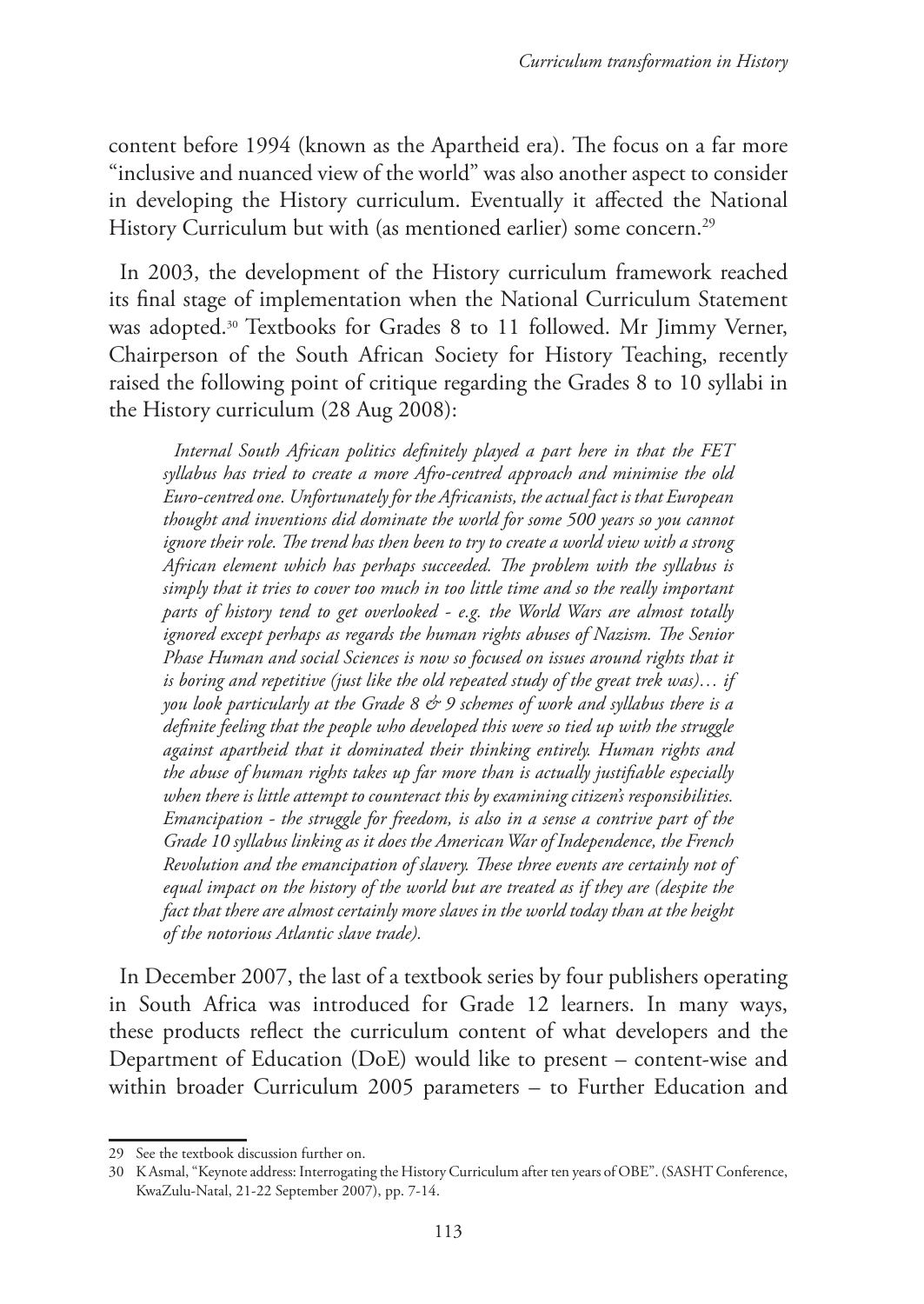Training learners. To historians and experts of History didactics, textbook efficiency is not only reflected in covering the curriculum content but also in utilizing accepted History teaching methos in such a way that learners always are exposed to diverse voices within balanced themes of content; an efficient teaching approach and a balanced, meaningful assessment.

In the approach to the utilizing of a uniform assessment approach, e.g. in the Further Education and Training phase, mutual agreements on the "how to" are also absent. In this regard, it can be argued, amongst others, that the research results of the voices of tertiary History experts and History didactics educators are not efficiently utilized in the History methodology of the educational phases in schools. Because educational developments are always dynamic, the DoE in South Africa should act more democratically in its ways and allow diverse inputs by history experts in the in-service training of teachers regarding new methodologies and content. As far as assessment is concerned, Mr Jimmy Verner, Chairperson of the SASHT, gives the following impression (28 Aug 2008):

*In many ways we are way behind and are taking on bits that other countries have tried and either modified and abandoned. Methodology will always be controversial especially in a subject like History where the content is also likely to be controversial. In the 1970s there were great debates on whether assessment should be criterion referenced or norm referenced. The predominance of thinking moved to criterion referencing which led to the idea that teaching must be directed to this and so we had to start by having an aim to our teaching. The aim became an outcome and so OBE was born. Now we find we are increasingly unsure of ourselves and so we try to refer constantly to others and so bench-marking was developed but this is simply to see where we are in terms of some vague idea of a national (or an international) norm and so we are back at norm referenced assessment.*

The voices of historians and History didactic experts are to be found in empirically related studies and in qualitative observations, linked to the experience obtained by experts. Trends regarding the impact of academic research (qualitative and quantitative empirical research) on South African educators' thinking in developing the revised History curriculum since 1994 have been concisely recorded for discussion in the next section.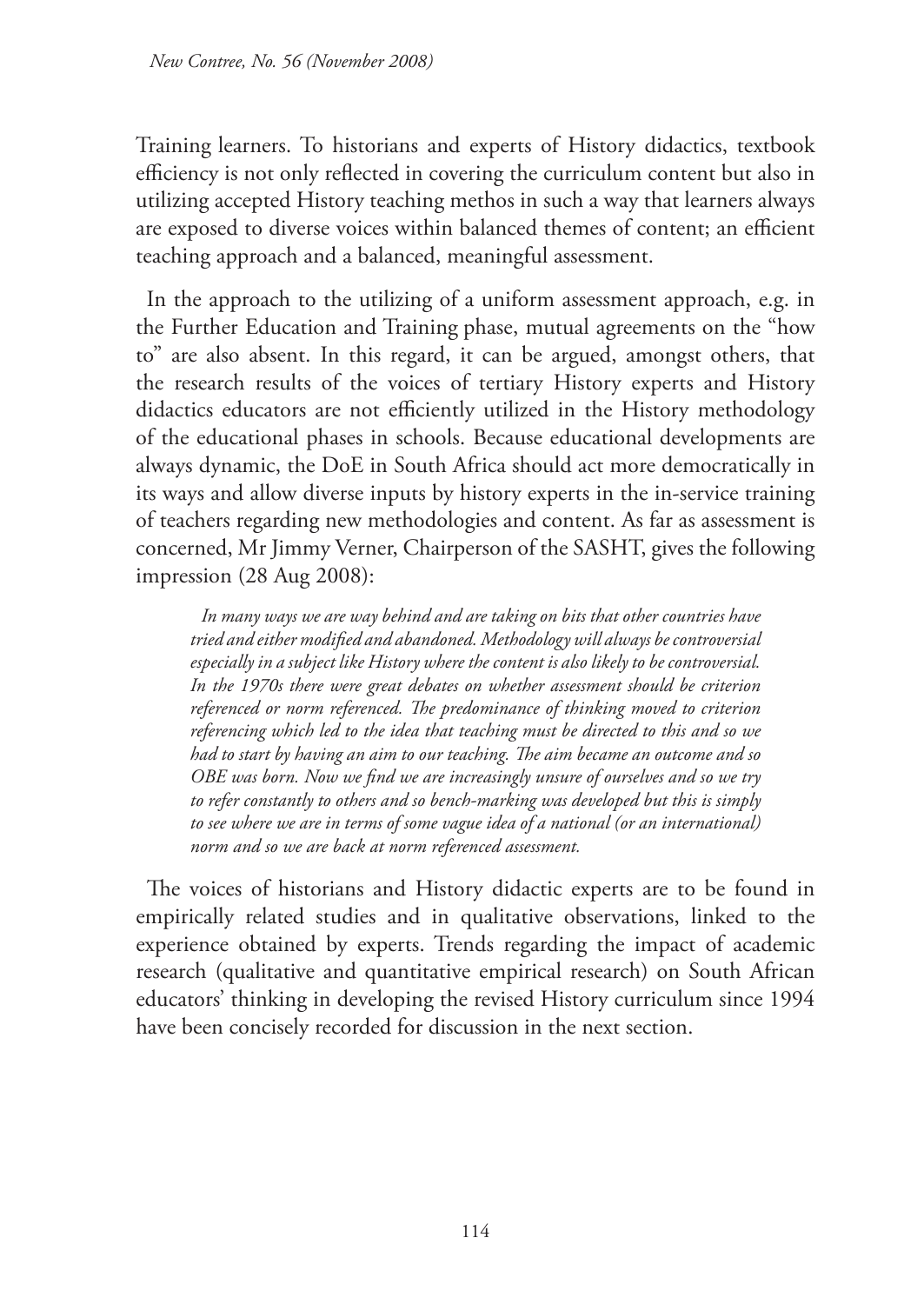## *Empirical research and academic observations*

#### General pre- and post-1994 observations

Though the discussion in this article mainly focuses on impacts in the process of creating a revised curriculum for History, and the possible influences of empirical research regarding the methodology of History in History teaching in schools after 1994, it is necessary to briefly present the history voices opting for curriculum and other changes by the early nineties:

In 1990, RE Chernis did a post-graduate doctoral study "The past in service of the present: A study of South African school History syllabuses and textbooks, 1839-1990" (1990) at the University of Pretoria (in Gauteng) in which he certainly pointed out trends of ideological and nationalistic influences over a span of 150 years. More experienced historians<sup>31</sup> also voiced their concerns regarding the restructuring of History as subject in schools two years before South Africa became a democratic republic under the African National Congress (ANC). The empirical status and future of History and history in a new History curriculum was also debated in research and on other relevant podiums then.32

Not only the one-sidedly perceived choice of History content, but also the ancient methodology of teaching content that frequently appears to reflect little innovation and passion, contributed to dissatisfaction among historians and History educators. The contributions of Luli Callinicos<sup>33</sup> and her colleagues of the University of the Witwatersrand (Wits) History Workshop since the mid eighties certainly did much to fill aspects of gaps in both the socio-politically one-sided curriculum approach and as far as the teaching methodology is concerned.

<sup>31</sup> WP Visser, "People's history en Geskiedenisonderrig op skool: 'n Alternatiewe geskiedenis vir die nuwe Suid-Afrika", *Gister en Vandag,* 25, Mei, 1993, pp. 322-339; G Cuthbertson & A Grundlingh, "Some problematical issues in the restructuring of history education in South African schools", *South African Historical Journal,* 26, 1992, pp.154-171; PH Kapp, "The place and role of History in the New Syllabus", US [Draft Report], 1992.

<sup>32</sup> Compare A van der Merwe; A. Vermaak & S Lombard, "An empirical investigation into the teaching of History in the RSA" (Pretoria, Human Sciences Research Council, HSRC Education Research Programme No.19, 1991, p. 232; The History Education Group, *History Matters: Debates about a new history curriculum for South Africa* (University of Cape Town, Heinemann-Centaur, 1993); J Bam, "Considerations for a new history curriculum for secondary schools in. South Africa" (Cape Town, M.Ed., UCT, 1993) as in www.info. gov.za/otherdocs/2000/hapanelr.pdf.

<sup>33</sup> BG Yuill, "The History workshop's teacher conferences, past and present assessment of its educational value" (M.A.-University of the Witwatersrand, 2002); L Callinicos, "Popularising history in a changing South Africa", *South African Historical Journal,* 25, 1991, 22-37.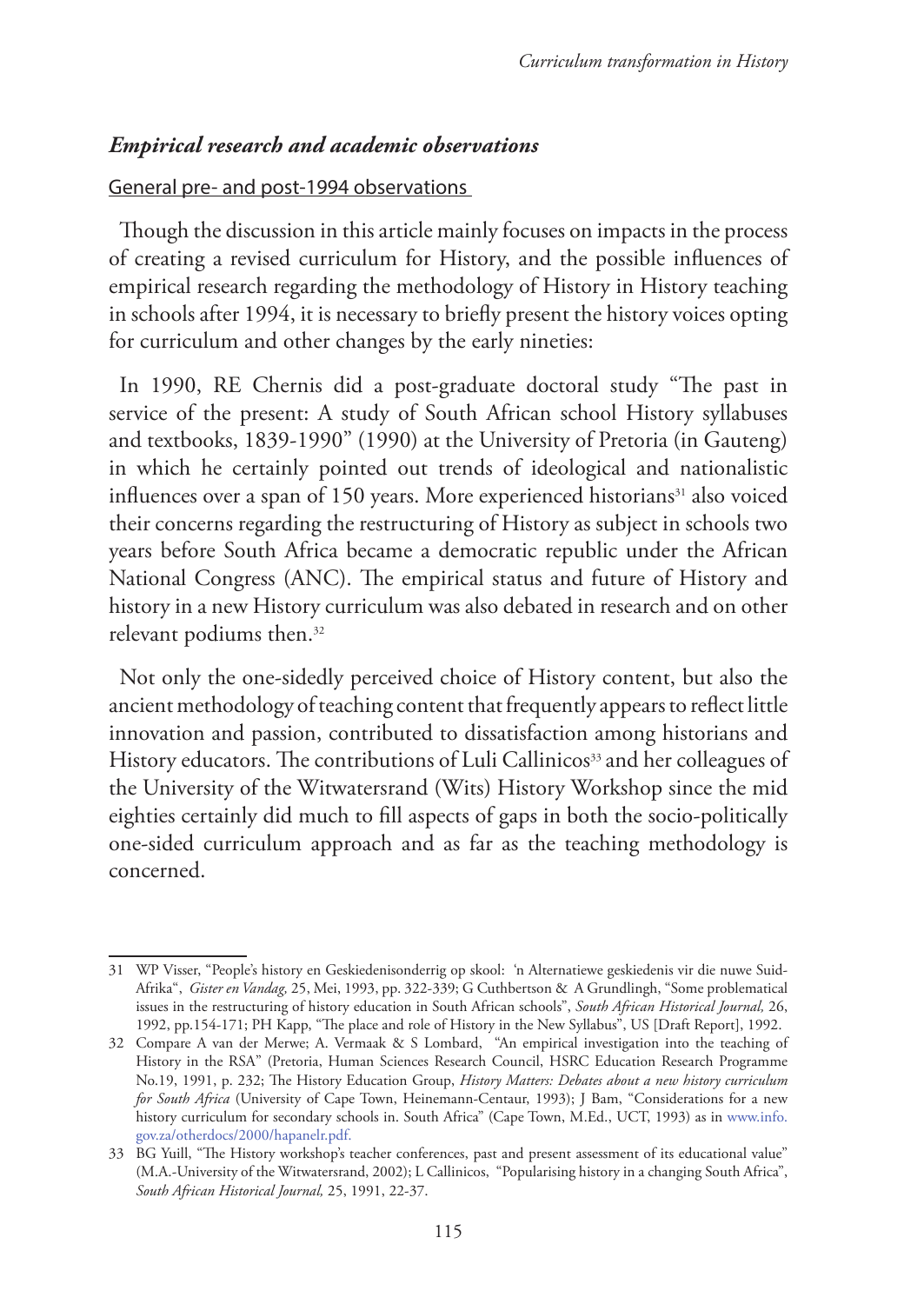Roughly 125 unpublished and published research documents regarding teaching in History for specifically the South African environment were developed between 1994 and 2008 (at the time of writing). Though more is published (if all newspaper comments and reports as well as research done in South Africa with regard to teaching History in other countries in Africa are taken into account), $34$  it was decided to randomly reduce the list to only publications that reflect a topic on the teaching of History in South Africa. By doing so, approximately 29 of the 125 research documents were identified as unpublished research master dissertations and doctoral theses that have emanated from research at higher education institutions. The remaining 96 published documents (mainly in article form) were produced by History educators and intellectuals from especially higher education institutions. The content in the research of post- graduate students and more experienced educators varies from empirical (quantitative or qualitative) to research based on observation, knowledge and years of experience in the field of teaching History. The following two sub-sections outline more detail as far as both groups of research results are concerned.

#### Post-graduate research after 1994: An impression

In scrutinizing the 29 unpublished post-graduate research reports, the key impression is that South Africa probably is in a "lucky" position that so many research reports could have been conducted in the field of history. In comparison with the empirical research feedback of some other countries, the complaints are mainly that not much is produced. Perhaps the political phase in which South Africa has found itself since 1994 and the controversial status or label attached to History also served as a platform to enhance more research per annum. Two of the 29 reports were done abroad.<sup>35</sup> The themes of these reports were randomly divided into the following themes to provide the reader with some idea of their foci, which can also be interpreted as key needs or concerns of the time:

<sup>34</sup> Post-graduate research studies done in South Africa, but related to history teaching in the rest of Africa during the period 1994 to 2008 counted seven. Amongst others, there were studies on Kenya, Zimbabwe and even one on Christian schools in Germany done by T Mayer in 2003 and titled: "Christian schools in Germany: History and Educational approaches: Christliche Schule in Deutschland: Geschichte und pädagogische Ansätze (M.Th), Unisa.

<sup>35</sup> The two reports referred to are: R. Lawson, "Black teachers (re) negotiation and (re) construction of their pedagogical practice within South Africa's post-apartheid curriculum" (Ph.D., Ohio State University, 2003), pp. 1-170; R. Nichino, "A Comparative Historical Study of Japanese and South African School History Textbooks ca. 1945-1995" (Ph.D., University of Western Australia, 2006).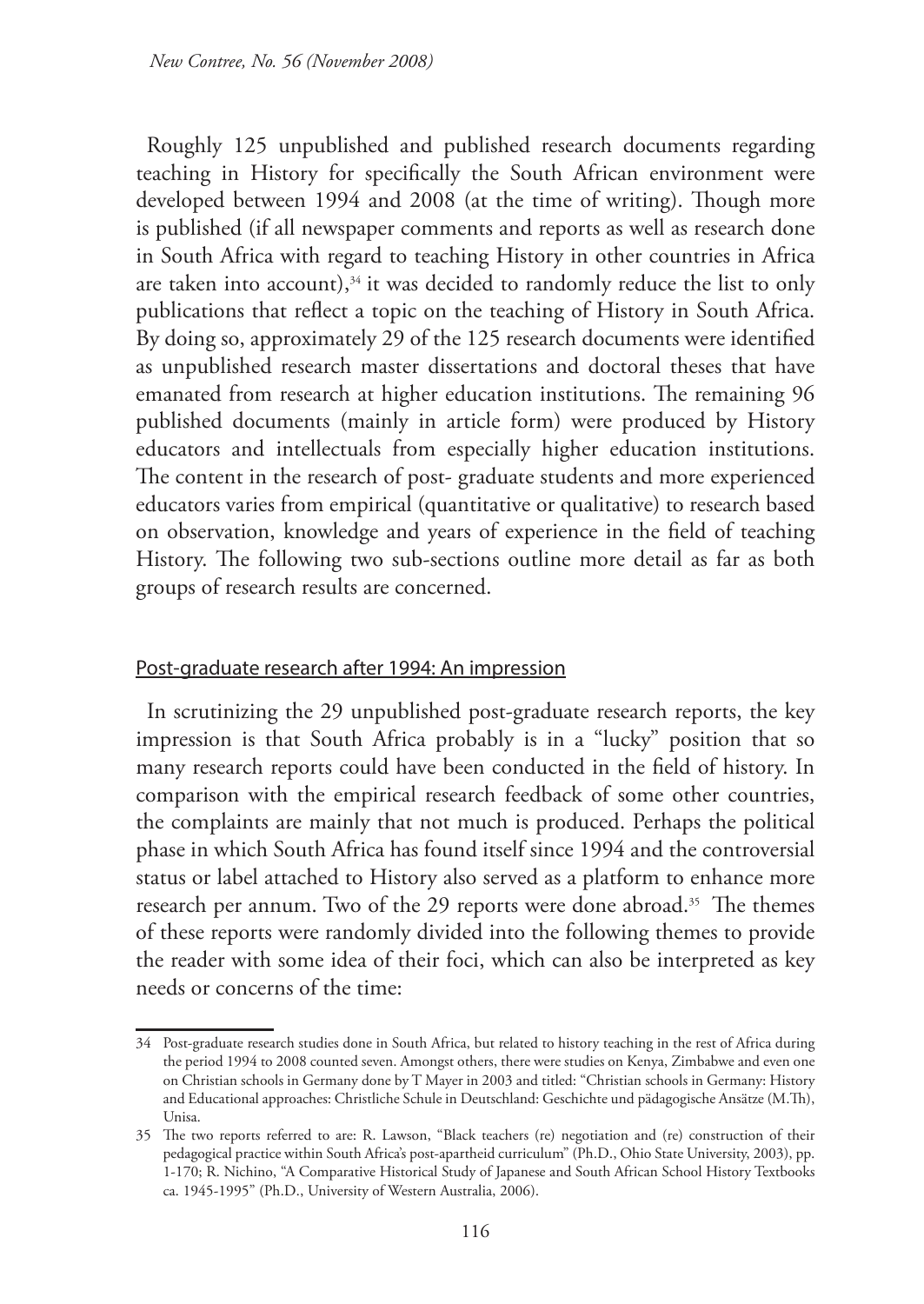## Key themes in MA dissertations and doctoral theses (Compare Appendix A)

- History curriculum/syllabus evaluation: 1 report;
- An exploring of the using/activating of instructional media/resources/databases: 2 reports;
- The utilizing of local history: 2 reports;
- Aspects of methodology: Teaching History in schools (including outcomebased assessment): 9 reports;
- History textbooks: 3 reports;
- Ways of utilizing history for external purposes such as human rights, tolerance, peace and gender issues: 3 reports;
- Dealing with anti-racism and cultural specifics in History content: 3 reports;
- Ways of utilizing history for historical purposes: Development of historical consciousness: 1 report;
- Teacher training in a post-apartheid curriculum and ways to accommodate the historically disadvantaged teacher: 5 reports.

Based on the outcome of the research report topics as divided above, the methodology of History teaching and methods to utilize instructional sources and local sources are still rightly regarded as the pillars of the existence of History Didactics. Adapting to additional training methods to accommodate disadvantaged teachers and to measure the historical consciousness of learners from time to time is also part of the aims of any didactics programme. With new History textbooks on the market after the acceptance of the Revised History Curriculum in 2003, more higher education institutions should invest in research with a history didactics focus to explore the approach to curriculum content in textbooks, sources, the language approach and ways of assessing. All these are part of the aims of empirical research in history didactics.

An ironical part, however, is that it appears as if textbook development and the results of empirical research on textbooks of the past (as well as a guidance of how it should be approached and pitfalls to be avoided) are not being utilized efficiently in the marketplace. Publishers do have their focus. In South Africa, that focus at the moment (as in the pre-1994 period) appears to keep the Government's Ministry of Education happy by not stepping too much on political toes and by ensuring that textbook activities reflect the political majority of the day, regardless of whether it presents the History curriculum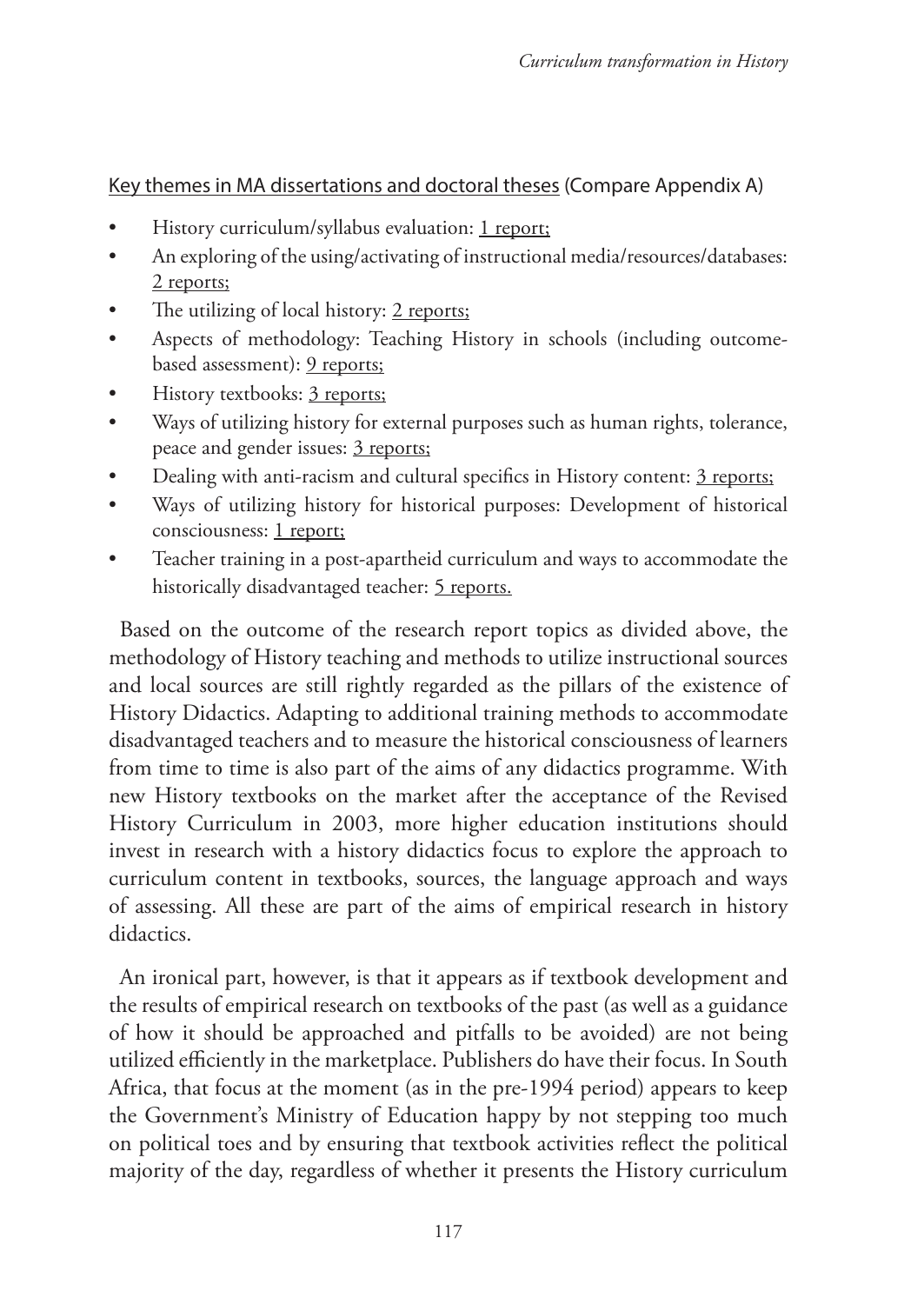which appears to want to reflect multiple voices etc. Because History will probably always have some controversial attachment to content selection when it involves different cultures and racial sensitivity in cosmopolitan environments, it is a necessity for researchers of history didactics to address issues of this nature. In this way, History educators are supported in the best possible way to deal with controversial concerns. However, I am not convinced that it should be the assignment of History Didactics and its educators of History to be forced to utilize topics in History teaching for external purposes beyond its methodological scope. The actual methodological scope of teaching History, amongst others, is to present a balanced multiple-voice approach to teaching history content as scrupulously and objectively as possible and to focus on a reasonably fair analytical response). In this way, dealing with human issues such as having tolerance with differences, understanding human rights and avoiding racism could and should be exposed spontaneously and not enforced in a compulsory way as if it should be an assignment of History. To teach History in a diverse, non-prejudiced, balanced and methodologically passionate way already requires that the educator implement scientific and professional morals to the discipline/subject that should always be respected.

## Qualitative research and observations by historians and History didactics practitioners after 1994: An impression

Between 1994 and 1999, no less than 30 of the 96 articles/report publications regarding History teaching issues for the period up to 2008 were published. During the nineties, the key topics of concern were the future curriculum content and the future of History in schools. From 2000, the content focus in History textbooks of the past, as well as those to be for future, was debated hand in hand with the process of developing a revised History curriculum for schools (the General Education and Training phase as well as the Further Education and Training phase). Issues regarding History assessment within the outcome-based educational structure equally received ample attention. It can perhaps be argued that matters related to moral issues were addressed in some way in some contributions, but empirically certainly not sufficiently enough to obtain a broader diverse impression of, for example, the historically conscious status of learners in South Africa currently. The fact that some research results reflect discussions on topics such as historical consciousness, racism and tolerance, accentuates a need to understand the status and position of History and History teaching in these human issues.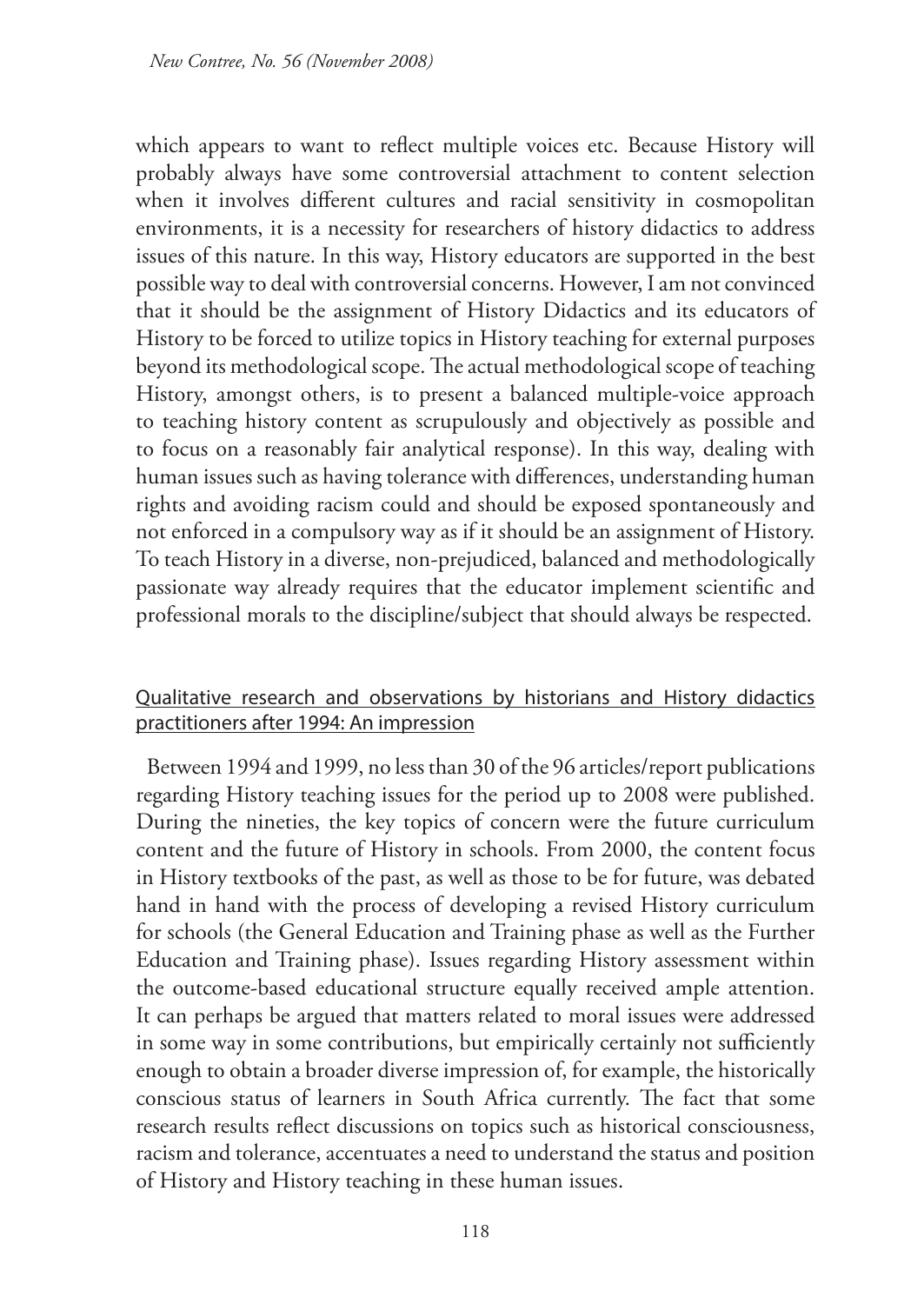## Key themes in scientific articles/reports (Compare Appendix B) 96 publications

- Revised History curriculum/syllabus trends/needs/evaluation/debates: 16 contributions;
- Teacher training for History in the 21st century: 4 contributions;
- History and outcome-based education: 5 contributions;
- The future of History: 12 contributions;
- The value of History: 4 contributions;
- Oral History: 2 contributions;
- An exploring of the using/activating of instructional media/resources/databases/ other technology (including museums): 6 contributions;
- The utilizing of interdisciplinary & local history: 2 contributions;
- Aspects of methodology: Teaching History in schools (including. assessment): 15 contributions;
- History textbooks (trends, concerns & critique): 14 contributions;
- Ways of utilizing History for external purposes such as human rights, tolerance, peace and gender issues:  $\frac{4}{1}$  contributions;
- Dealing with anti-racism and cultural specifics in History content: 3 contributions;
- Ways of utilizing History for historical purposes: Development of historical consciousness. 6 contributions;
- Historiographical trends in the teaching of History: 3 contributions.

Though oral history is recognized as an upcoming and thriving branch of practicing and teaching History in South Africa, some empirical research on how to accommodate this branch and its methodology in teaching History in schools is clearly lacking. Debates on developing indigenous knowledge systems within the African context of living in the focus of History teaching are valuable, but should be approached with more seriousness in theory and in practice. Therefore, with regard to both these foci of teaching, it is not at all strange currently to find that – though much is made of heritage as a compulsory section of the revised History curriculum – educators most often battle in putting theory into practice. With such an overemphasis on assessment that especially should, as some might say, "for heaven's sake not require too much learning from the learners", other equally important methodological aspects of teaching History have been overlooked in many ways, and even efficient assessment thus far has been utterly distorted in many ways.

Amongst others, there are silences and ignorant trends in dealing with global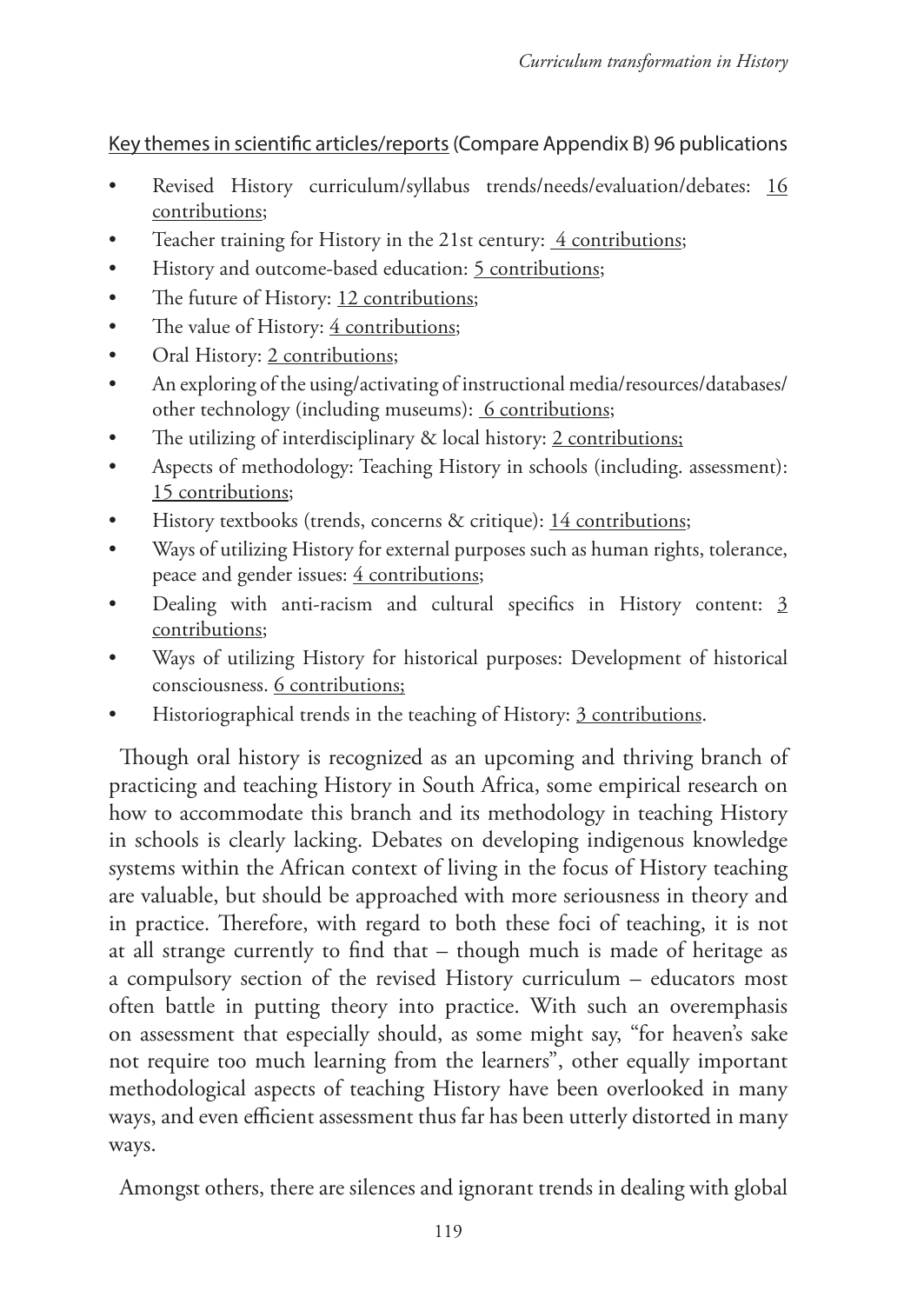content in an efficient way to accentuate the role of local history in it. As far as the effective utilizing of instructional media and sources is concerned, there appears to be an improvement in methodology, but not necessarily an improvement in depth, variety and diversity. In all this, it can be stated that empirical and/or observational research in higher education institutions has provided some solid methodological guidelines since 1994, but not enough of these suggestions have been absorbed as outcomes into the revised History curriculum and textbooks that have followed since 2003. A simple solution to this unfortunate situation is that closer cooperation is required between all who regard themselves as role players and custodians of teaching History in the school phases. The South African History Project Group and the Department of Education simply cannot decide who should be on board and who should be avoided or ignored. In doing so, the pre-1994 scenario not only repeats itself but, more importantly, valuable methodological developments from empirical research and scientific observations are lost for implementation into the teaching of History in schools. If History teaching custodians in South Africa so dearly want to be certain they present the revised History curriculum of South Africa in a global context (an approach I have fully supported since the early nineties when my academic career started) they should listen to educators of History didactics in how it could be done best. They also should get a wake-up call of teaching trends regarding History from a transcontinental perspective, though other countries equally can learn from trends in South Africa and the ways in which teaching and training History educators are done.

Lastly, as far as the academic contribution analysis is concerned, the training of History educators in South Africa for the 21st century definitely requires some brainstorming shifts to accommodate valuable and reasonable shifts in methodological teaching trends (as developed from outside local needs and borrowed from transcontinental spheres). An efficient selection of the content of History teaching courses in higher education, practical aspects of training History teachers and regular efficient training workshops to address needs, most certainly will be most important investments to ensure wisdom among educational forces in effectively utilizing the revised History curriculum.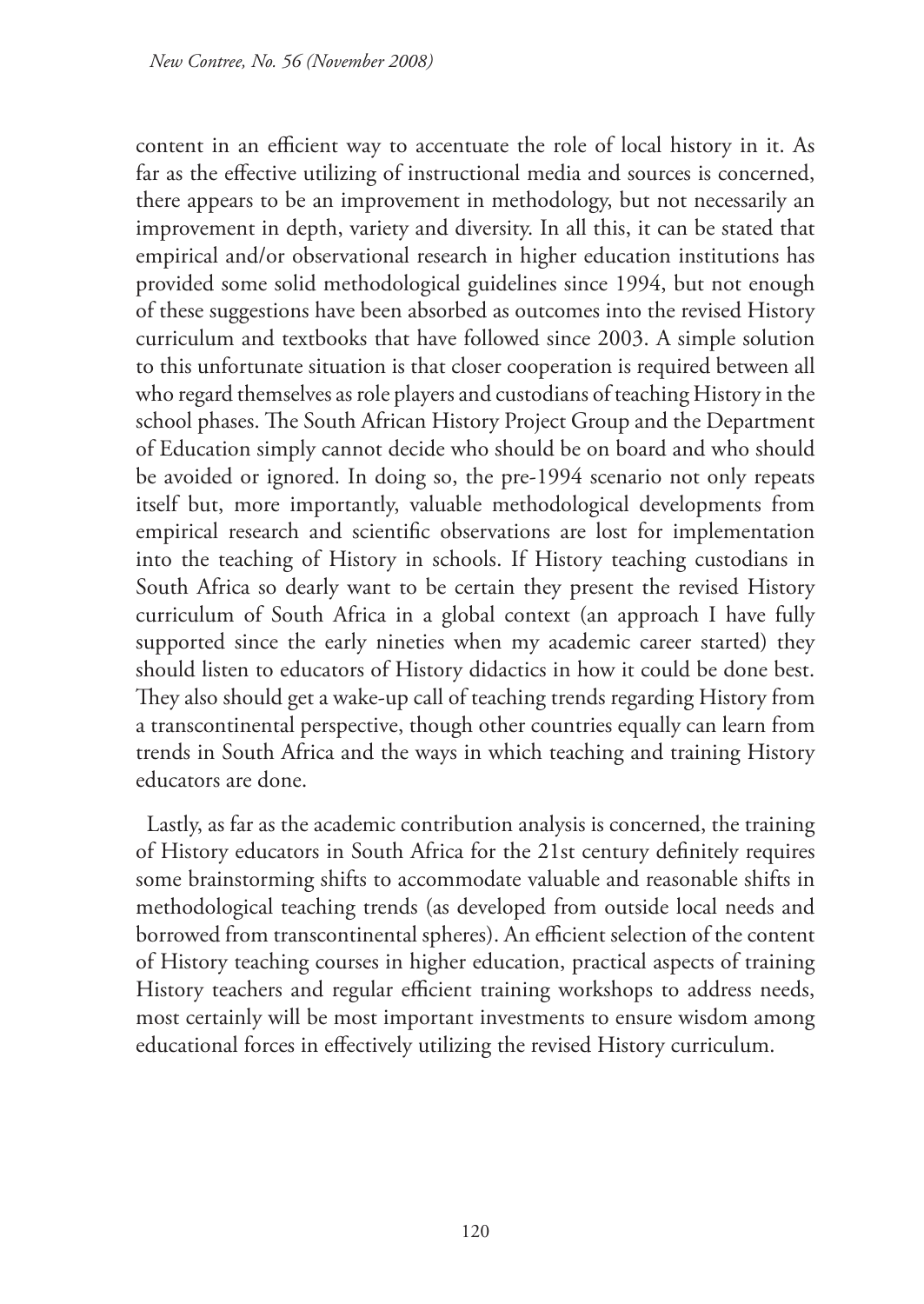## Transcontinental trends regarding History teaching visible in the South African academic debate

What we as History educators can observe from the current transcontinental trends<sup>36</sup> in History teaching that one will also find in the South African debate (but not necessarily in an efficient way yet), are the following:

- Visions of a national identity that will be appreciated and recognized by a pluralistic society.
- The accurate interpretation of the curriculum by publishers of textbooks.
- The urgent requirement for basic facts to move from surface to depth in historical presentations.
- Globalisation and its liaison with national history.

The following transcontinental issues in History teaching are indirectly urged in South Africa, but have not been fiercely/efficiently given some sufficient thought yet:

- The imposing of a dominant myth of modernity named "progress" <sup>37</sup> that conforms to a national framework that is designed for diversity, in a symbolic, logical story line.<sup>38</sup>
- The ongoing vision of nation building by focusing on collective contributions and heritages of groups.
- A question such as: How does a nation accommodate the minority to let them speak and relate their own story?

If educational "progress" implies a: "forward moving" (to the benefit and not to the detriment of…) "of both the teaching and learning process of knowledge, proper conduct and technical competency through a focus on the cultivation of skills, trades or professions as well as mental, moral & aesthetic development", we still have a long way to go to ensure that these traits of "progress" reflect in the curriculum, teacher training and textbooks as the ultimate outlet for what History teaching principles present.

Aspects of uniqueness in the research and discussions of trends in History teaching in South Africa, of which the transcontinental academic world can

<sup>36</sup> JA Laspina, "Designing diversity globalization, textbooks, and the story of nations", *Journal for Curriculum Studies*, (35)6, 2003.

<sup>37</sup> CA Lockard, *Global history, modernization, and the world-system approach; a critique;* R Lawson, "Black teachers (re) negotiation and (re) construction of their pedagogical practice within South Africa's post-apartheid curriculum" (Ph.D., Ohio State University, 2003), pp. 230-241.

<sup>38</sup> JA Laspina, "Designing diversity globalization, textbooks, and the story of nations", *Journal for Curriculum Studies*, (35)6, 2003, p. 683.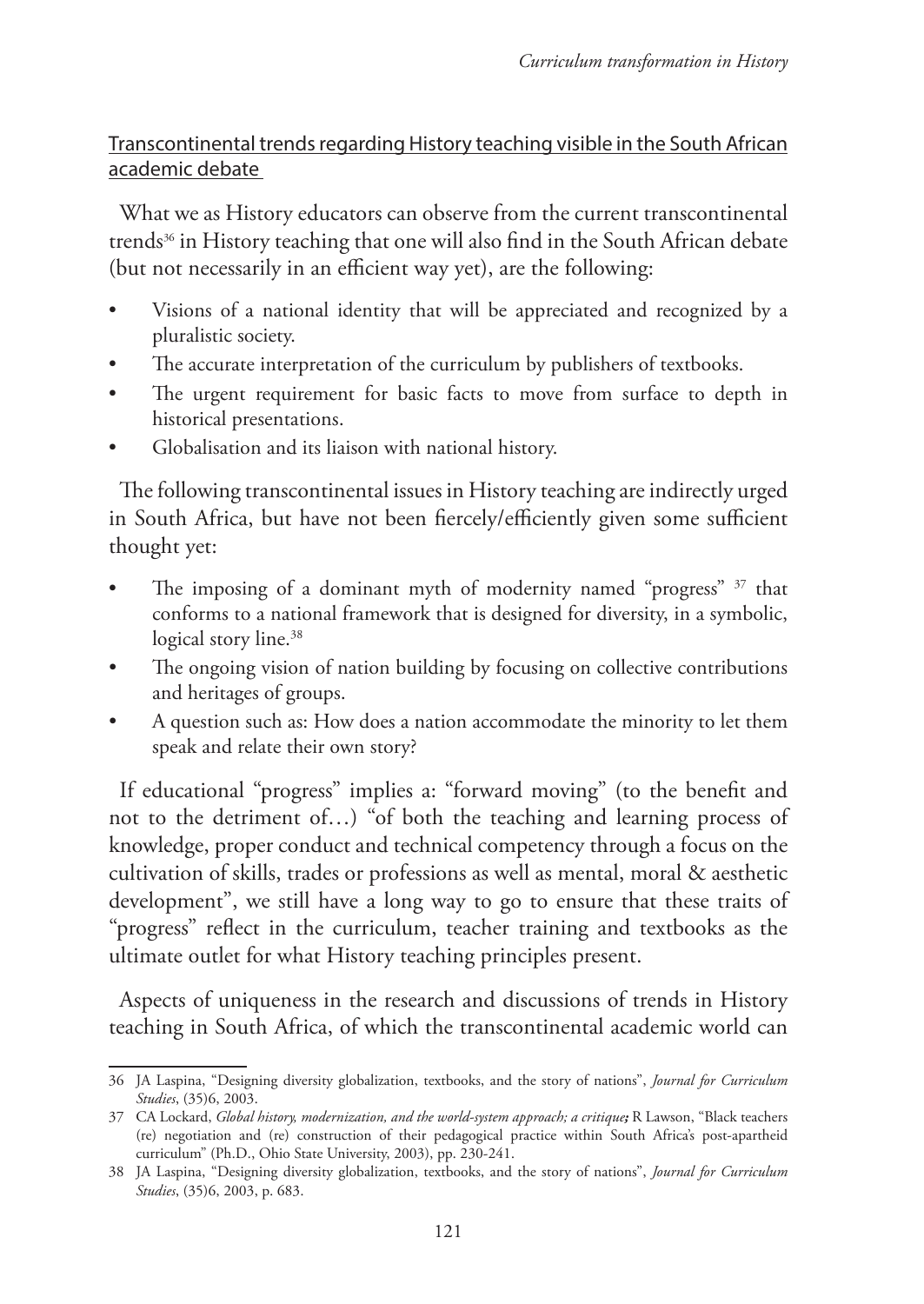take cognisance as far as teaching methodology and educator training is concerned, are the following:

- Teacher's identities, training and training for the disadvantaged educator;
- Outcome-based education in History and teacher training;
- The indigenous knowledge system basis in assessment in History teaching and in general;
- Globalising as method in teaching History;
- Textbook research and textbook developments.

## **History textbooks as an outlet for political woes or as an outcome of empirical results from research in History didactics?**

Recently, Beukes et al.39 remarked that "History, and history textbooks, always have been, and still are, captured between the poles of romanticised views of nations and distorted images of 'the other'".40 Furthermore, Beukes et al. 41 said that "Chase<sup>42</sup> for example claims 'history is basically a contested discourse on embattled terrain wherein people(s), classes and groups autobiographically construct interpretations of the past literally to please themselves'." A South African historian, Charles van Onselen, considers the History textbook debate as "a playground for ideologues and politicians".43

In the apparent absence of any recognised "theory of the textbook",<sup>44</sup> critical theorists regard textbooks as socio-cultural agents of formal and hidden curricula.45 Since history follows political trends, History textbooks are vital in the rebuilding of formerly authoritarian societies, e.g. the South African

<sup>39</sup> LD Beukes; LJ de Jager; A Engelbrecht, A Niemann, R Swart & CN van der Westhuizen, "Changes and continuities in history textbooks after apartheid". (Draft article copy presented for peer reviewing to the *South African Journal of Education*, 2008), pp. 1-32.

<sup>40</sup> As quoted by RE Chernis, "The past in service of the present: A study of South African school history syllabuses (PhD., University of Pretoria, 1990).

<sup>41</sup> LD Beukes et al., "Changes and continuities in history textbooks…", *South African Journal of Education*, 2008, pp. 1-32.

<sup>42</sup> M Chase, "Stories we tell them? Teaching adults history in a post modern world", (Paper, Annual Conference, SCUTREA, University of Leeds, 2-4 July 1996), p. 3.

<sup>43</sup> As quoted by A Engelbrecht, "The impact of role reversal in representational practices in history textbooks after Apartheid", *South African Journal of Education*, 28, 2008, pp. 519-541 from SS Polakow-Suransky, "Historical Amnesia? The politics of textbooks in post-South Africa", (Paper, American Educational Research Association Annual Meeting, New Orleans, LA, 2002), p.3.

<sup>44</sup> H Bourdillon (Ed), "History and social studies – methodologies of textbook analysis", 1992. Based on Report, Educational Research Workshop, Braunschweig, Germany, 11-14 September 1990.

<sup>45</sup> MW Apple and LK Christian-Smith (Eds), *The politics of the textbook* (New York, Routledge Roland, 1991); HA Giroux, *Ideology, culture and the process of schooling* (London, Falmer, 1981).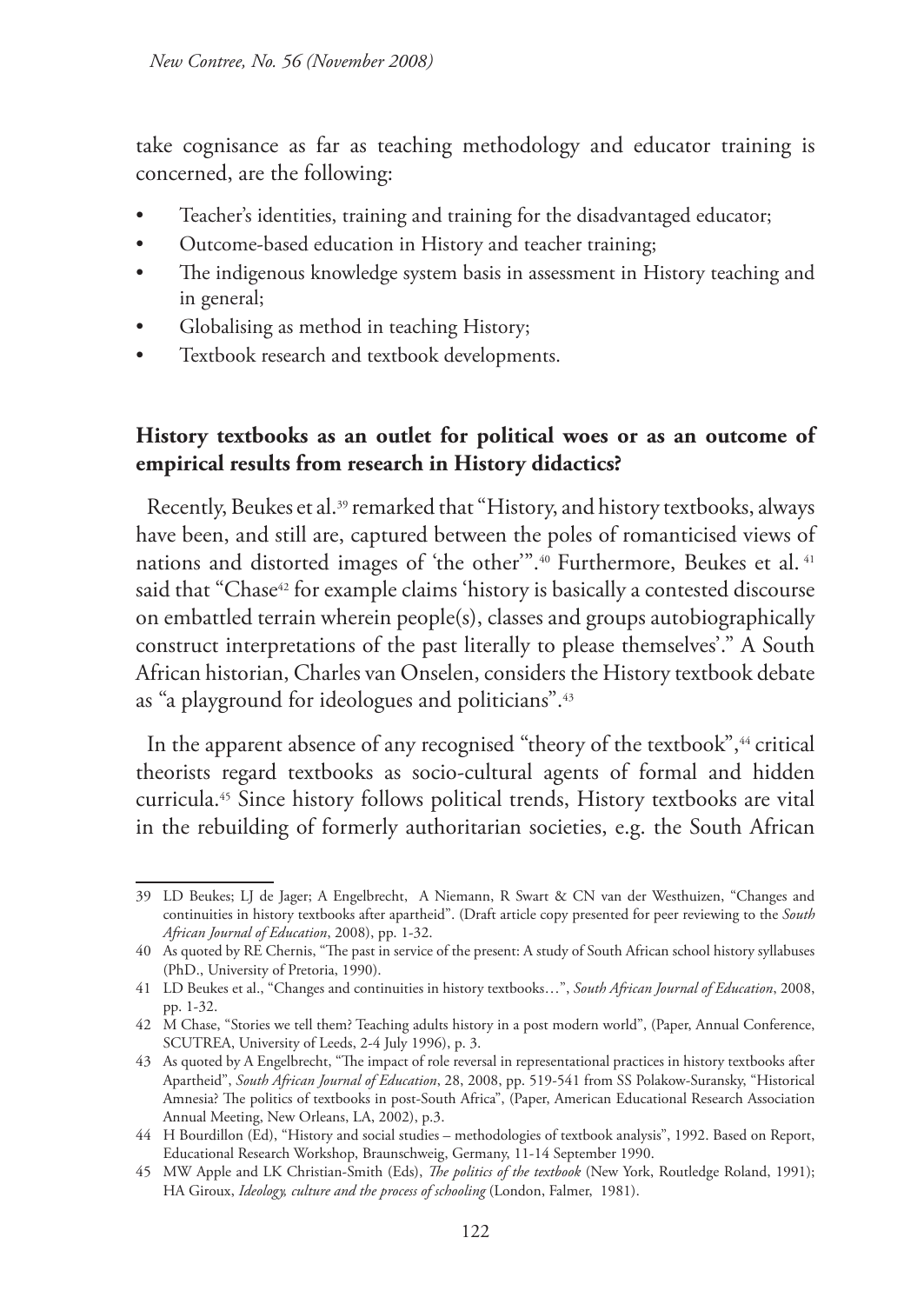society.<sup>46</sup> Rewriting history, however, always carries the risk of spreading ideology and thus becoming negative history that is misused for exclusive identity.<sup>47</sup> Some generic methods have been developed recently to assess research regarding textbook content. What is lacking, however, are digestible, practical guidelines as to how not only the higher education expert, but also the teacher of History, can distinguish between quality and a reasonable historical focus.<sup>48</sup>

To generally discuss the possibility of history textbooks in South Africa being used as political agents, as well as to debate the level of incorporation of empirical research results regarding efficient textbook development, the Grade 12 level has been selected. Textbooks for this grade were made available from January 2008 after being published in December 2007.49

## *The Grade 12 History textbook – general features and developments*

The following nine Grade 12 History textbooks were approved and made available in December 2007:

- *Focus on History: Looking into the Past* (Maskew Miller Longman) (also available in Afrikaans as *Verken die Verlede*)
- *History for all* (Macmillan SA);
- *Making History* (Heineman Publishers);
- *Moments in History* (Juta Gariep)
- *New Africa History* (New Africa Books) (also available in Afrikaans as *New Africa Geskiedenis*)
- *New Generation History* (New Generation Publishers) (also available in Afrikaans as *Geskiedenis vir 'n Nuwe Geslag*)
- *Oxford in Search of History* (Oxford University Press Southern Africa)
- *- Shuters History* (Shuter & Shooter)

<sup>46</sup> SS Polakow-Suransky, "Historical Amnesia? The politics of textbooks in post-South Africa". (Paper, American Educational Research Association Annual Meeting, New Orleans, LA), 2002.

<sup>47</sup> E Roberts-Schweitzer, *Promoting social cohesion through education* (Washington D.C., World Bank, 2006); S Sierens, "Us them ours: Points for attention in designing inter-culturally sound learning materials" (Universiteit Gent, Steunpunt Intercultureel Onderwijs, 2000).

<sup>48</sup> J Nicholls, "Methods in school textbook research"*, International Journal of Historical Learning, Teaching and Research*, 3 (2), 2003, pp. 1-17.

<sup>49</sup> It is acknowledged that some historians between 1994 and 2007 contributed to books marketed as textbooks for FET learners (Compare T Nuttall; J Wright; J Hoffmann; N Sishi & S Khandlela, *From apartheid to democracy: South Africa, 1948-1994* (Pietermaritzburg, Shuter & Shooter, 1998), pp. 1-134; SAPA, *Give more time to History* (*Educ-History*, Pretoria, December, 2000), p. 14.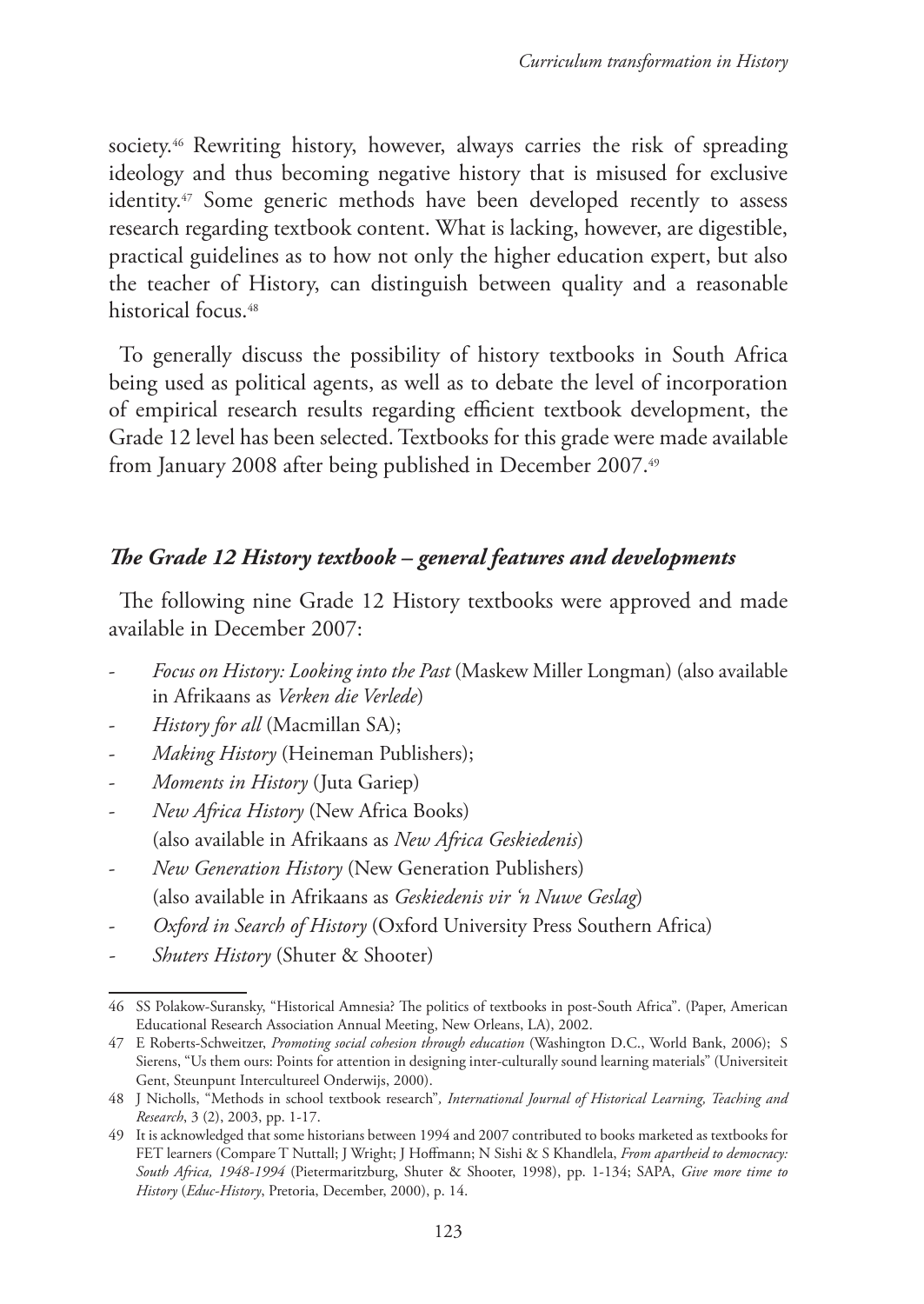#### - *Viva History* (Vivlia Publishers)

These textbooks cover seven broad themes as prescribed in the History curriculum. Parts of the South African history are interwoven with international events and trends. For South African learners and educators, this approach is new. From 2008, examinations on the Grade 12 level will also not accommodate papers that distinguish between South African history and "general" history.

The concise curriculum themes for the Grade 12 level are the following: "The impact of the Cold War in forming the world as it was in the 1960's"; "The realization of *Uhuru* in Africa, 1960'-1970's"; "Forms of civil society, 1960-1990's"; "The impact of the collapse of the USSR in 1989"; "The emerging of South Africa as a democracy from the crises of the 1990's"; "Globalisation: Meaning and trends"; "Ideologies and debates around the constructed heritage icons from the period and today" (the use of "period" in this context probably implies the time frame covered by the other themes, meaning at least 1960- 2004). In essence, the curriculum appears impressive, especially in theory, but it is open for criticism concerning everyday practicality and its textbook applications.

### *Textbooks as "political or "social agents"?*

Simply by exploring History teaching trends in the 20th century in South Africa, academic publications tell a story of how external interferences (politics and ideology) have always played some part in how education and the teaching of History was navigated.<sup>50</sup> The philosopher Immanuel Kant<sup>51</sup> phrased these external influences so efficiently in his questions about the purpose of teaching Philosophy:

<sup>50</sup> Compare the publications of FE Auerbach, *The power of prejudice in South African Education: An enquiry into History textbooks and syllabuses in the Transvaal high schools of South Africa* (Cape Town, Balkema, 1965); L Chisholm, "Ideology, legitimation of the status quo, and History textbooks in South Africa", 1978; JM du Preez; TJ Horne & SES Pienaar-(Red), *Meestersimbole in Suid-Afrikaanse skoolhandboeke* (Alberton, Librarius, 1984); RE Chernis, "The past in service of the present: A study of South African School history syllabuses and textbooks, 1939-1990" (D.Phil., UP, 1990); JJ Joubert, "Geskiedenishandboeke: Belangrike oorsaak vir 'n dilemma?", *Die Unie*, April 1995, pp. 128-132; S Dryden-Peterson & R Siebörger, "Teachers as memory makers: Testimony in the making of a new history in South Africa", *International Journal of Educational Development*, 26 (2006), pp. 394-403.

<sup>51</sup> Obtained from a quotation in Auerbach, on Kant as probably obtained in *Critique of judgment* by Immanuel Kant (translation by WS Pluhar), (Indianapolis, Ind. Hackett, c 1987).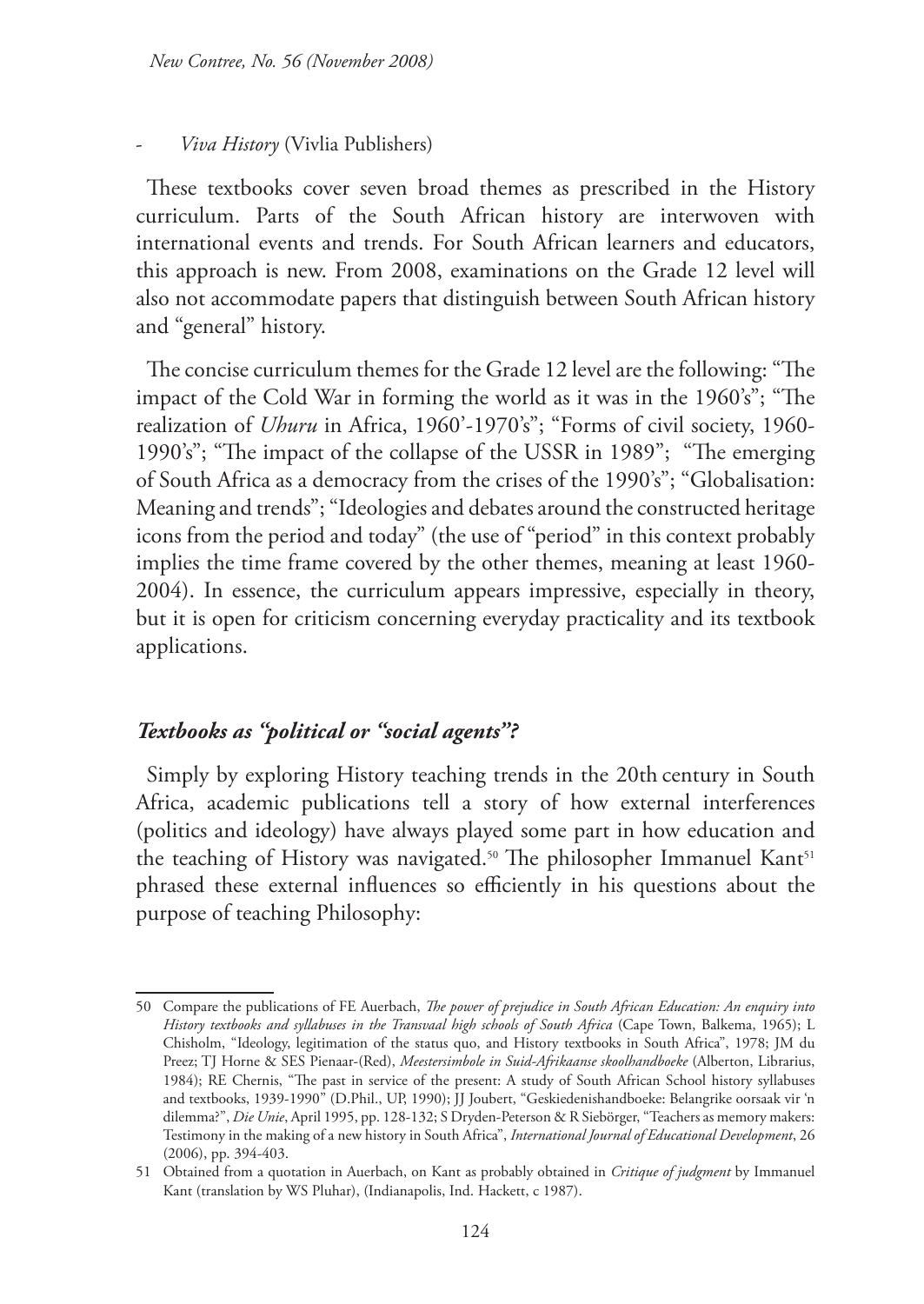*Is it to carry the torch or to bear the train? Is it to give light to the pupils in search of the truth, to teach them, in fact how truth may be found, or is it to be used to support some doctrine, an economic dogma perhaps*…*?* 

Because History involves the human, it can be so easy to enter pitfalls without even knowing it. In this regard, the empirical findings of Wertsch<sup>52</sup> in Estonia were significant. He uses the words "methodological individualism" that he picked up among Estonians and in his finding actually warns History educators against the historical consciousness of the people in Estonia on the eve of the Soviet Union undergoing its final stages of disintegration in 1991.

To efficiently determine the level of history being used as a political or social agent, a substantial number of indicators – perhaps we can call them criteria – can apply. For this discussion, only one such a criterion is selected to discuss its features in the recently published Grade 12 textbook.

#### Inclusivity features?<sup>53</sup>

Whatever historical thinking (in "my" and "we" histories), methodologies or personal ideas and reasoning for inclusivity may ultimately give rise to a curriculum, the textbook developers are eventually responsible for providing substance and direction to curriculum content in the form of a variety of historical enquiry genres and voices.<sup>54</sup> Although a genre and a voice in history are not tightly bound, a key distinction is that a genre is the style or way in which a historical text is written, whereas a voice can be either the group or person that was involved in making a piece of history in a specific history context. On the other hand, a voice can also be defined as the learner in the process of arguing a genre as adjudicator.<sup>55</sup> An application of this knowledge also should be put to use in the textbook interpretation of the Revised South African History Curriculum.

Cole and Barsalou<sup>56</sup> argue that it remains difficult to decide what history

<sup>52</sup> JV Wertsch, "Is it possible to teach beliefs, as well as knowledge about History?", PN Stearns, P Seixas & S Wineburg (Ed.), *Knowing, teaching and learning history* (New York University Press, New York, 2000), p. 45.

<sup>53</sup> Inclusivity in the discussion of this context implies the aim of ensuring that a multi-diverse range of genres, events and/or voices represents the outcome of a specific topic in history. If the discussion involves more than one group of people claiming to present different cultures, then it requires sensitive thinking and writing to involve all the "my" histories to achieve an ultimate "we" representation.

<sup>54</sup> Compare C Coffin, *Historical discourse*, pp. 44-65.

<sup>55</sup> Compare C Coffin, *Historical discourse*, p. 158.

<sup>56</sup> EA Cole & J Barsalou, "Unite or divide? The challenges of teaching history in societies emerging from violent conflict", *United States Institute of Peace*, Special Report 163, June, 2006, p. 6.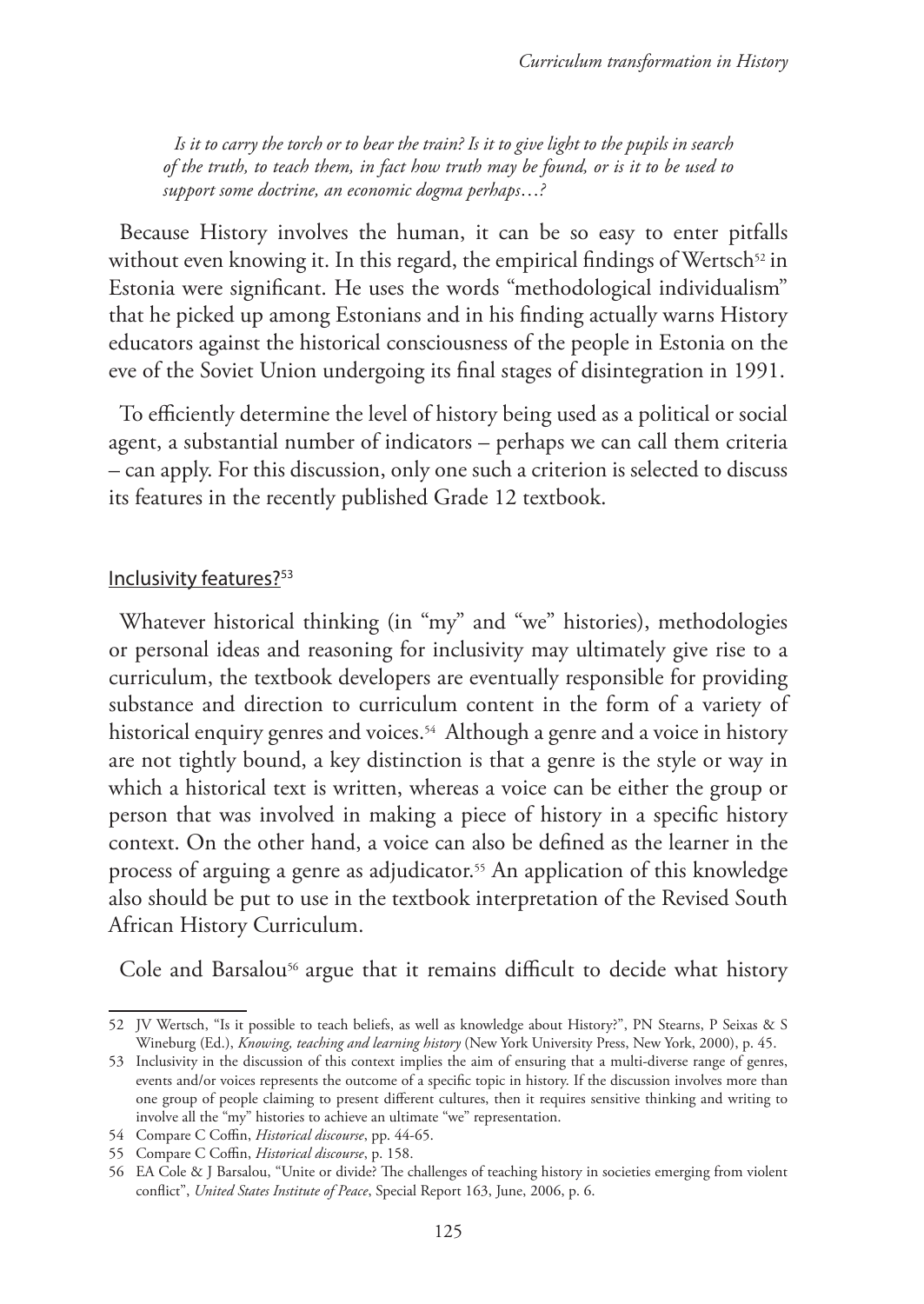content should be taught in a post-conflict society. Questions such as who decides what version(s) should be taught and what impact choices may have on promoting stable, cohesive and tolerant societies are indeed key issues. The relationship between the (re)writing of history by academic historians and the development of secondary school History textbooks can also be debated.

At the South African Society for History Teaching (SASHT) Conference in 2007, the former Minister of Education of South Africa, Prof. K. Asmal,<sup>57</sup> remarked as follows about textbooks in the Further Education and Training phase:

*One of the pleasing aspects of the new FET curriculum is that we now have what we never had before: a generous selection of school History textbooks that have been carefully screened and approved nationally*… *Less pleasing … is that there has been slow progress in transforming the writing of History books. While it is essential to use the best expertise available … there is an urgent need to develop a new generation of black writers to ensure not only a balanced representation, but to ensure that the rich diversity of backgrounds and opinions that characterises our nation informs the History being studied at school* …

As elsewhere,<sup>58</sup> newly developed History textbooks in South Africa were also submitted to state-appointed review panels to be evaluated. However, the South African approach differed in the sense that the public sector was not given an opportunity for any input, and no votes were cast for the one textbook or the other. In many ways, the publishers did not even know much about one another and the sensitive loopholes all of them should avoid. In this regard, a representative of one of the publishers<sup>59</sup> recalls:

*We do not know what comments other publishers receive - this is not common knowledge. The comments are often almost illiterate, the evaluators do not read the texts thoroughly and assume content is missing if it doesn't have a heading of its own, and the feedback is often contradictory - for example they tell us to delete a section but then* [afterwards] *complain that those very outcomes are* [were] *not sufficiently covered.*

A lack of sufficient time to carefully prepare Grade 12 textbooks and expose them to a broader academic community dealing with history was recorded. Evidently, it would have been the most feasible and long-term solution to

<sup>57</sup> K Asmal, Keynote address: Interrogating the History Curriculum after ten years of OBE, (SASHT Conference, KwaZulu-Natal, 21-22 September 2007), pp. 11-12.

<sup>58</sup> Compare JA Laspina, "Designing diversity globalization, textbooks, and the story of nations", *Journal for Curriculum Studies*, (35)6, 2003.

<sup>59</sup> Compare P de Villiers (Publisher representative). E-mail interview, ES van Eeden (Researcher), 23 February, 2008.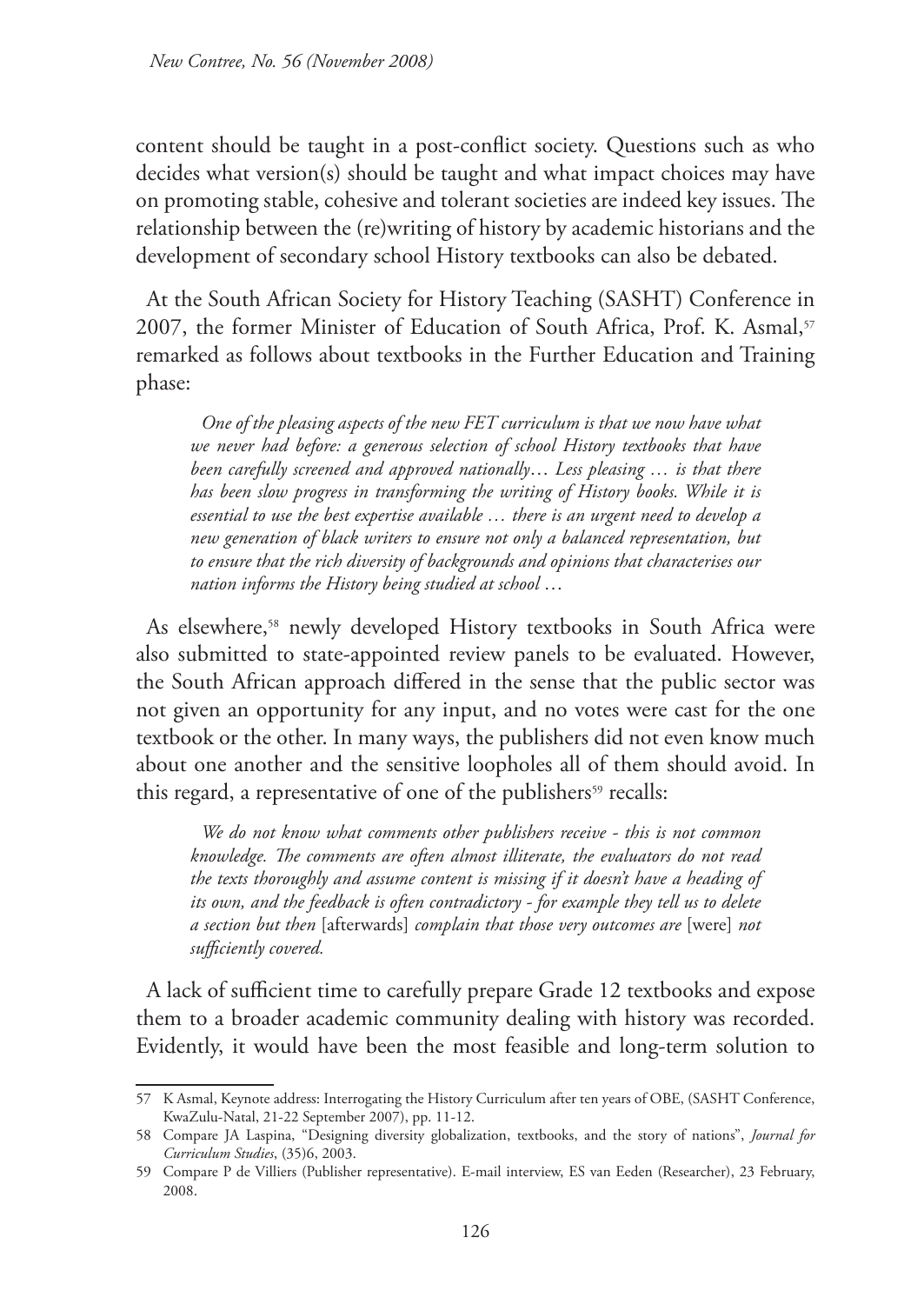## ensure quality. Unfortunately, this did not happen in South Africa.

Nevertheless, Asmal<sup>60</sup> continued by saying the following:

…*More than any other discipline, good History put to good use taught by imaginative teachers can promote reconciliation and reciprocal respect of a meaningful kind, because it encourages a knowledge of the other, the unknown and the different. It has the role of raising the awareness of learners to the issues of their own identity and the way that they interact with the multiple identities of South Africans around them*…

What Asmal probably meant by referring in his explanation to "good" History is that History is supposed to be all-inclusive and focus on balance, variety and sensitivity to promote a healthy attitude towards nation building. Sensitivity and all-inclusiveness as means towards creating a platform, for example for nation building, are indeed explored in themes three and five in the Grade 12 curriculum, as both of them cover South African history content. However, it appears far from "healthy" and still requires extensive refinement in bringing together the "my" histories in a balanced "we" history.

In the heritage theme, which is the seventh and last theme of the curriculum discussed in textbooks, the problem of historical amnesia in balancing all South Africa's diverse "my" histories in an informative and collective "we" theme on heritage is striking. Although the broader curriculum theme provides room for a broader historical perspective on heritage in its time frame allocation, the writers of all the textbooks have preferred to focus more on how the majority of black people in South Africa may perceive the ideologies and debates regarding the heritage theme. Although acts of denial regarding the rich heritage of all cultural groups by governing bodies before 1994 are a reality, an overindulged presentation of these events should not be the cause for a distorted diverse presentation or total lack of any multidiverse presentation of people in South African heritage associations. This also concerns the interesting and valid archaeological findings that ought not to occupy all the content space.

#### A "healthy" identity presented in textbooks?

A healthy identity in a historical context can imply a hearty, active or

<sup>60</sup> K Asmal, "Interrogating the History Curriculum after ten years of OBE", Keynote address, SASHT Conference, KwaZulu-Natal, 21-22 September 2007, pp. 12-13. (This address also appears in the *Yesterday&Today*, 2, 2008).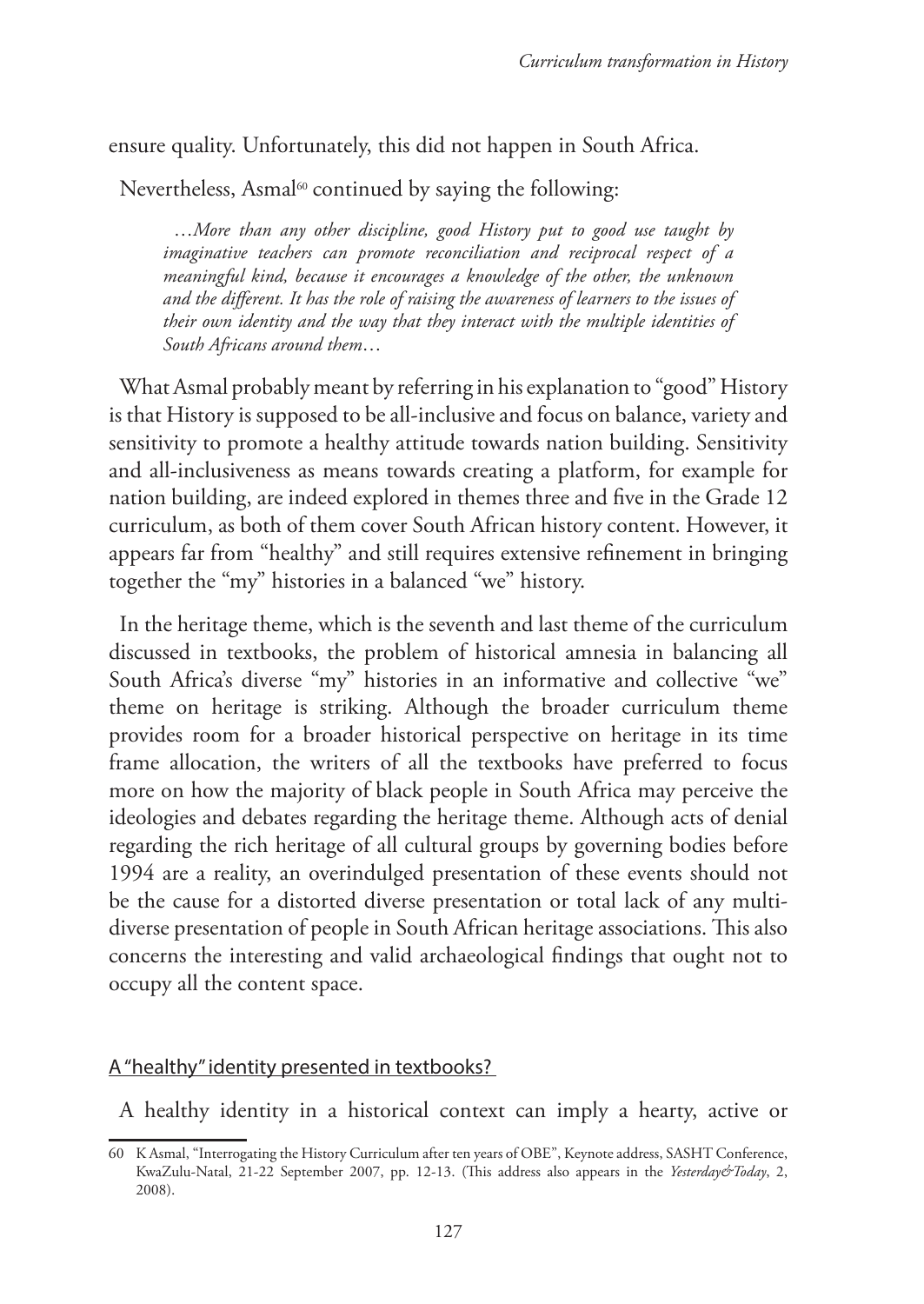blooming passion for one's country, its broader groups of people and having a sober knowledge of the role and achievements of the specific group the individual represents as "my" history.

As broad as the revised national curriculum content structure may be, amongst others to evoke a healthy identity, so intellectually thin does the fundamental core of some Grade 12 curriculum themes in the new textbooks appear to be. When this is the scenario, it simply means that it becomes impossible to balance diversities, multiple perspectives, inclusivity and healthy identities all in one. Then Asmal's concerns are shared, though the process he has suggested to address it, referred to in the previous section, does not necessarily guarantee success (e.g. more black writers, a more balanced presentation etc., as Asmal puts it). The basic historical method of ensuring a multi-perspective and a diversity of genres and voices in any historical publication should apply.

Colour and culture diversity amongst academia and educators in the process of writing History textbooks does not guarantee a balanced perspective, but what is indeed required is ample knowledge regarding examples of a specific content theme and the simple but important application of History methodology in a professional way. It may be (as a bonus, I should say) that a representative group of writers with all these skills may benefit from each other's personal cultural, linguistic and racial experience in the process of content development and designing assessment tasks. On its own, it is not enough to ensure depth, balance, cohesion, tolerance and progress. In many ways, historians and skilled History educators should always be reminded of the way in which a magistrate as a law practitioner should manage, consider and interpret the voices of evidence he/she is working with, regardless of what typically human-like obstacles, such as colour and race, exist.

In the new Grade 12 textbooks, the trend in the nationally focused themes 3, 5 and 7 seems to present discussions that the majority of South Africans "will accept" instead of rather demonstrating multi-perspective modes in these themes and sub themes that will allow progress towards a balanced representation and multi-diverse understanding that will eventually build up towards a collective identity that may reflect healthy attitudes and a sound historical consciousness. The absence of a multi-diverse representation, as an inevitable requirement in the methodology of History and also accentuated in current transcontinental perspectives, leads to products that are sadly no different than all the curriculum interpretations in textbook productions in South Africa prior to 1994. In fact, they can hardly be called a transformational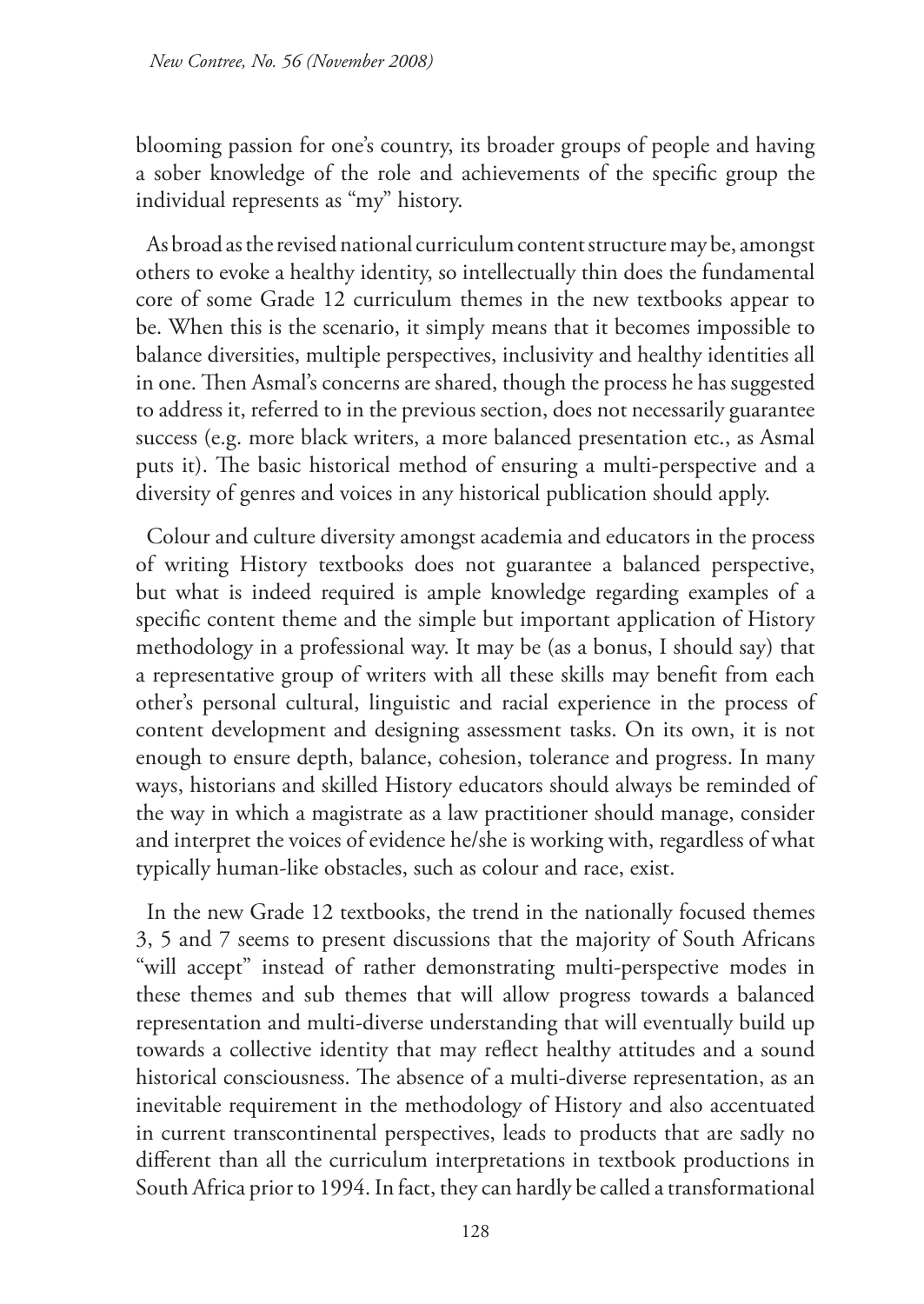approach towards creating a healthy, nation-building democracy.

## *The level of incorporation of empirical research results regarding efficient text book development: A concise debate regarding the Grade 12 textbook*

The level of depth of efficiently analysing History textbooks in South Africa still awaits a proper future. As mentioned in the previous section, although one will find publications – of whom most resulted from post-graduate empirical research – that discuss the features of content in History textbooks, they mainly reflect the outcome of a past way of thinking and doing to the reader. They do not expose sufficient capacity to guide the future textbook publisher, writer, user and History educator to avoid external pitfalls in the preparation, writing and selection of historical content. So, then it remains, after extraordinary inputs by the developers of curricula, another "team" follows that does not necessarily have the methodological ability, the required skills or the knowledge with regard to the teaching of History to develop content and skills activities that balance in a healthy way with the assessment activities that are developed.

However, if one looks into the previous section where the empirical level and focus regarding History teaching publications are discussed, one will find articles on aspects of the History curriculum in South Africa in which valuable ideas are presented. The only topic I want to cover in this article is globalism as opposed to nationalism/localism.

#### **"Global" too dominant in the History curriculum and in textbooks?**

Recently, Rob Siebörger,<sup>61</sup> an expert on History teaching in South Africa, remarked the following in a local newspaper:

*Finally, the Grade 12 curriculum contains an innovative and extensive section on globalisation which is designed to give school leavers a critical understanding of the forces that shape today's world within an historical perspective.* 

<sup>61</sup> R Siebörger, "Don't deprive pupils of chance to study history", *Cape Times*, 12 June, 2008, p. 9; "Don't rob pupils of our rich history", *The Star*, 19 June, 2008, p. 19.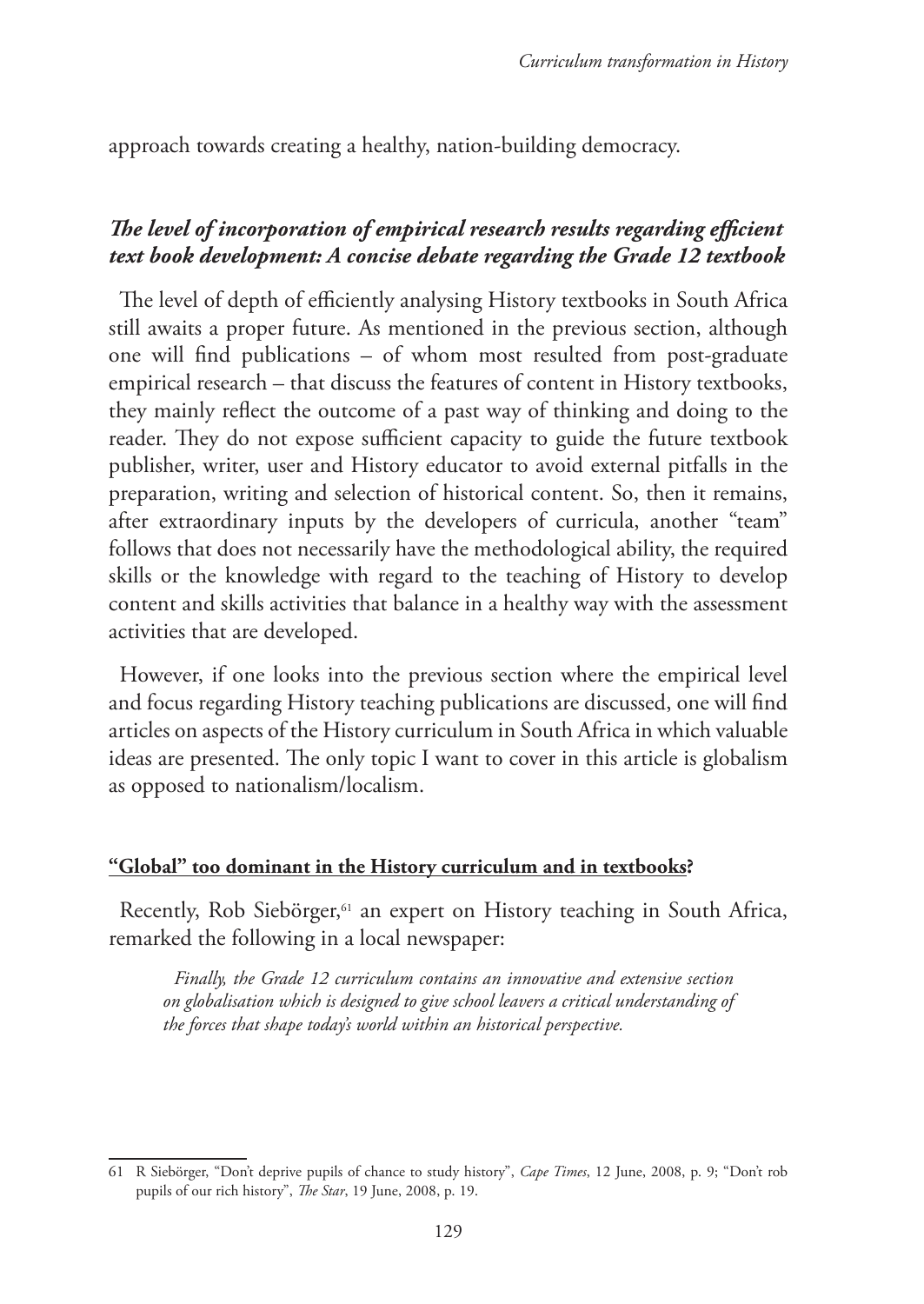In academic treatise, others supported this curriculum innovation before and after the final curriculum revision, $62$  but also warned against an imbalance, stating that a decrease of European content in History textbooks will lead to the elimination of valuable cultural content<sup>63</sup> as the South African nation is as much the product of European intervention as of African tradition.<sup>64</sup> In ca. 2004, the University of Cape Town even hosted colloquium sessions on writing and teaching national history in Africa in an era of global history. Based on the feedback by Howard Phillips<sup>65</sup> then, they were picking up the vibes from historians abroad (with a specific reference to Prof. Toyin Falola of the University of Texas and Patrick Harries of the University of Basle, France) that the concept of "nation" and national history from the bottom up is meaningful and vital in a current era of globalisation.

Though it can probably not be ignored that global history is an important means to seriously understand modern processes and events, Falola accentuated that national history is a "means of survival against the dominant brand of global history in the contemporary world", which Falola viewed as 'a narrative of western power and expansion" that tends to turn national history into a metanarrative of global history. Then the experiences of the "so-called local identities" and the "dust of ethnic under the carpet of the national, and the national itself under the table of the universal" are erased easily. To specifically guard against this kind of imbalanced approach, sufficient articles were published and structures as guidelines proposed<sup>66</sup> also quotes Falola's words, with which many historians who attended the colloquium, agreed:

*National history could and should not ignore global history, but it should not be superseded by it either*…

<sup>62</sup> Compare ES van Eeden, "An approach to the teaching of universal global history concepts in world history practice in South Africa", *International World History Bulletin,* XIV(1), Spring, 1998; LD Beukes et. al., "Changes and continuities in history textbooks…", *South African Journal of Education*, 2008, pp. 1-32.

<sup>63</sup> C De Wet, "Die uitbeelding van swart mense in SA geskiedenishandboeke", *Acta Academica*, 33, 2001, pp. 99-129; LR Reuter & H Döbert, *After Communism. Transformation of education in Germany and South Africa* (Frankfurt/Main, Peter Lang, 2002).

<sup>64</sup> C Bundy, "What makes a nation happy? Historiographical change and the implication for textbooks" (Paper, Sparkling Waters seminar on School History textbooks for a emocratic South Africa, Rustenburg,1993); F Pretorius, "Unfair 'affirmative action' in South African historiography", *Yesterday&Today*, 1, May, 2007, pp. 1- 8; LK van der Steinen, "Three decades of SA school history textbooks: Historiographical influence, change and continuity from the 1970s to the 1990s" (M.Ed, University of the Free State, 1997).

<sup>65</sup> H Phillips, History Department University of Cape Town, Colloquium sessions on "Writing and teaching national history in Africa in an era of global history", 2004, pp. 215-221.

<sup>66</sup> Compare H Phillips, History Department University of Cape Town, Colloquium sessions on "Writing and teaching national history in Africa in an era of global history", 2004, p. 216.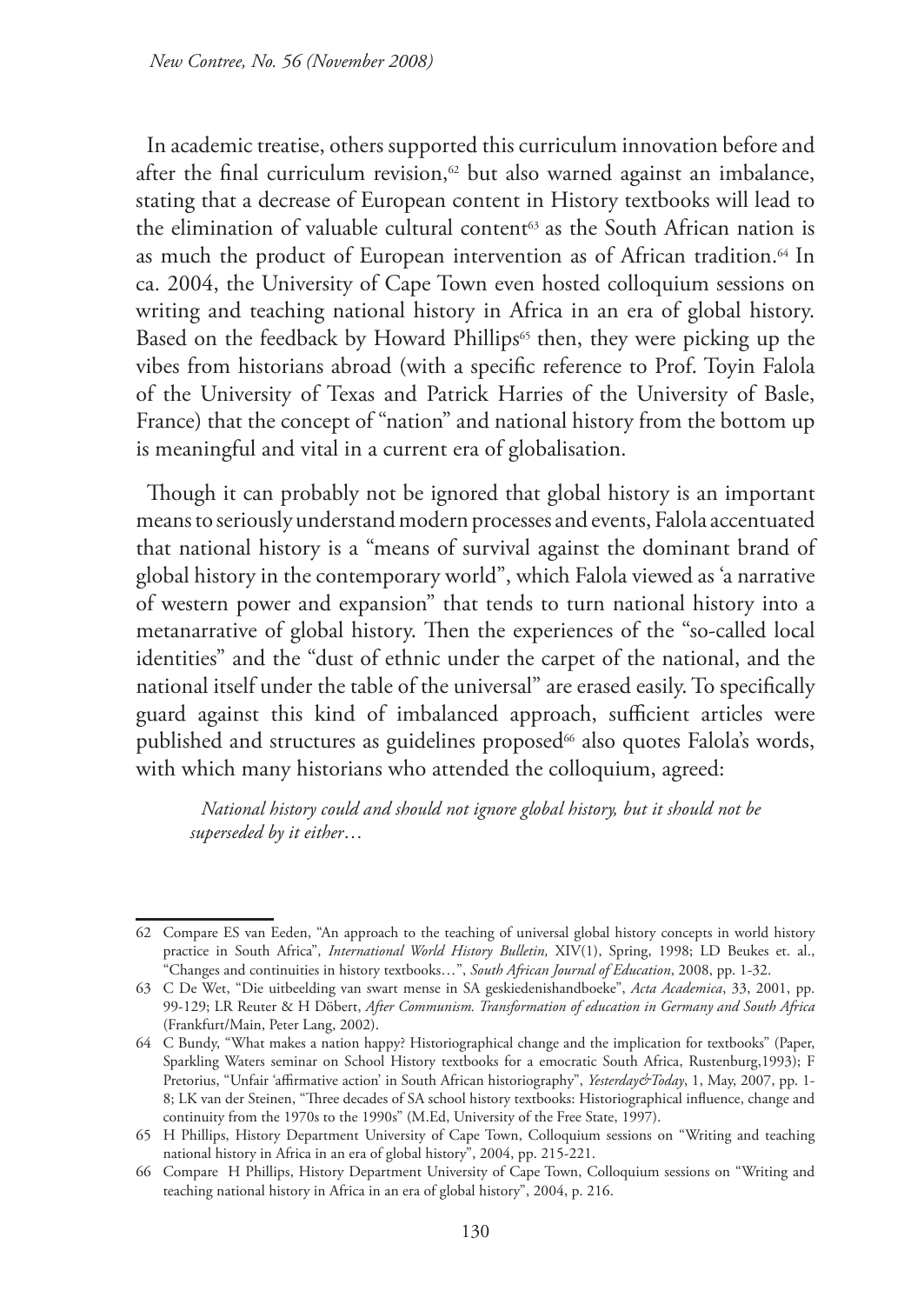It is interesting to note that Dr June Bam, as the representative of the Department of Education and leader of the South African History Project, assured the concerned historians on the UCT colloquium that the "national curriculum for schools sought to avoid such narrow conceptions of the past by stressing South Africa's position in wider regional, continental and global contexts". With the revised History curriculum, this may have been the intention, but the product to be used in practice, namely the History textbooks, voice a different tone.

Against the empirical debate, the educational didactical guidance and the key features of the revised History curriculum, globalizing trends appear to be remarkably dominant in the Grade 12 textbooks, with the South African history clearly to partially visible in three of the seven themes and, not always efficiently linked to the "global" in world history, it was influenced by or even how South Africa perhaps has influenced continental and world histories.

In future, Grade 12 learners will know *how* the Cold War transformed the world of the sixties, and also *how* it affected the outcome of African history in a period of aspiring *uhuru* or freedom after an era of colonial transgression. After the first two themes, another two follow that also reflect world events that hold promises of gradually working their way towards South African history. They are "Forms of civil society protest that emerged from the 1960's up to the 1990's" and "The impact of the collapse of the USSR in 1989 and South Africa an emerging democracy from the crises of the 1990's" (read more about this discussion later in the article).

The last two sections of the Grade 12 curriculum are new Further Education and Training themes aimed at providing an interesting scope on globalising on a wide community front and to exchange reflections on ideologies and debates regarding the heritage of the country. South Africa does not really feature in the globalisation theme. In only one subsection, some discussion is devoted to how South Africa has made a contribution in Africa after 1994. The *Shuter's History* textbook has made a reasonable effort to accentuate Africa in the global context with themes on AIDS and environmental problems. Why the writers of the textbooks have shied away from themes like post-colonial theft in Africa's bio-diverse heritage is debatable.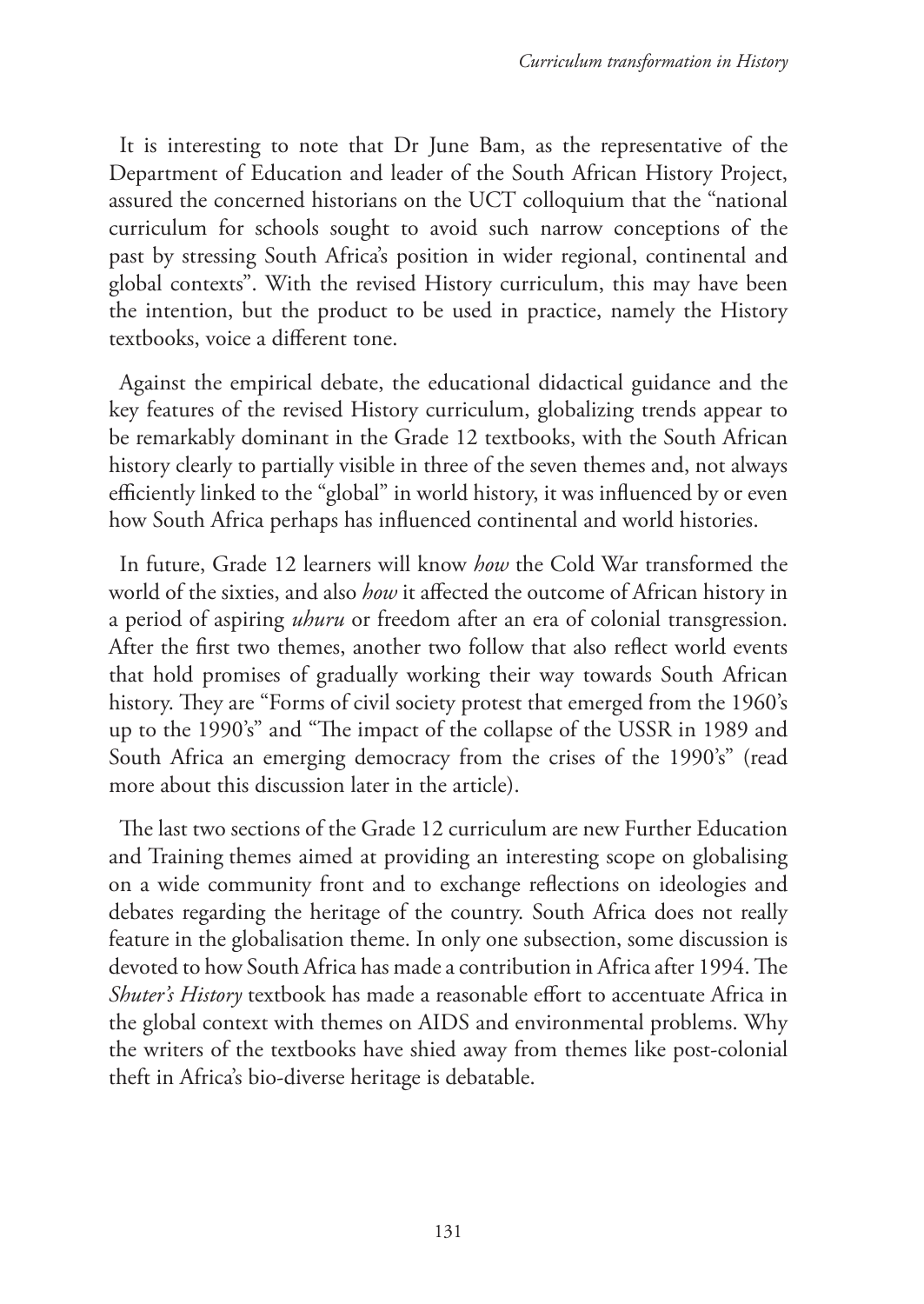A remark Tully made in 1995, $\sigma$  which most historians will endorse, is that learners "must listen to voices past in order truly to engage the 'strange multiplicity' of incommensurable cultures. Therefore, the ideal of accentuating a 'history of progress' of a nation is not negative, but to act 'stone-deaf to deepseated conflict".<sup>68</sup> Underplaying the diversity of voices in the South African curriculum content to accentuate globalism in an imbalanced way may only set the table for another kind of conflict.

#### **Conclusion**

In the discussion it was pointed out that South Africa's revised curriculum transformations in History after 1994 are closely related to its political transformations and/or the inputs of politically acceptable academic individuals and/or the dominance of selections of academics.

A political dominance in the educational approach that should be followed in general and in History does not differ in any way from the enforced trends traceable in South Africa prior to 1994 (known as the apartheid period).

Curriculum transformations in History feature traces of academic discourses based on local/international research results, but the dominant impression is that educational "progress", based on solid empirical research done with regard to History teaching is non-existent or is currently simply and too frequently ignored.

Though South African educators in History teaching can feel proud of what they have produced in their field, empirical research is still lacking in a variety of areas (such as how to utilize topics such as oral history, heritage in History and aspects of indigenous knowledge systems) efficiently in the teaching of national history. The topic of globalism and the reflection of South Africa in an environment of globalization still require more thought and balance based on empirical research and observations readily available.

Although textbooks are not produced every year, publishers and the DoE and the broader educator community should take cognisance of the key ideal

<sup>67</sup> As quoted by JA Laspina, "Designing diversity globalization, textbooks, and the story of nations", *Journal for Curriculum Studies*, (35)6, 2003, p. 685. Also see J Tully, *Strange Multiplicity: Constitutionalism in an age of diversity* (Cambridge, Cambridge University Press, 1995).

<sup>68</sup> JA Laspina, Designing diversity…, *Journal for Curriculum Studies*, (35)6, 2003, p. 682; cf. C Coffin, *Historical discourse,* pp. 1-208.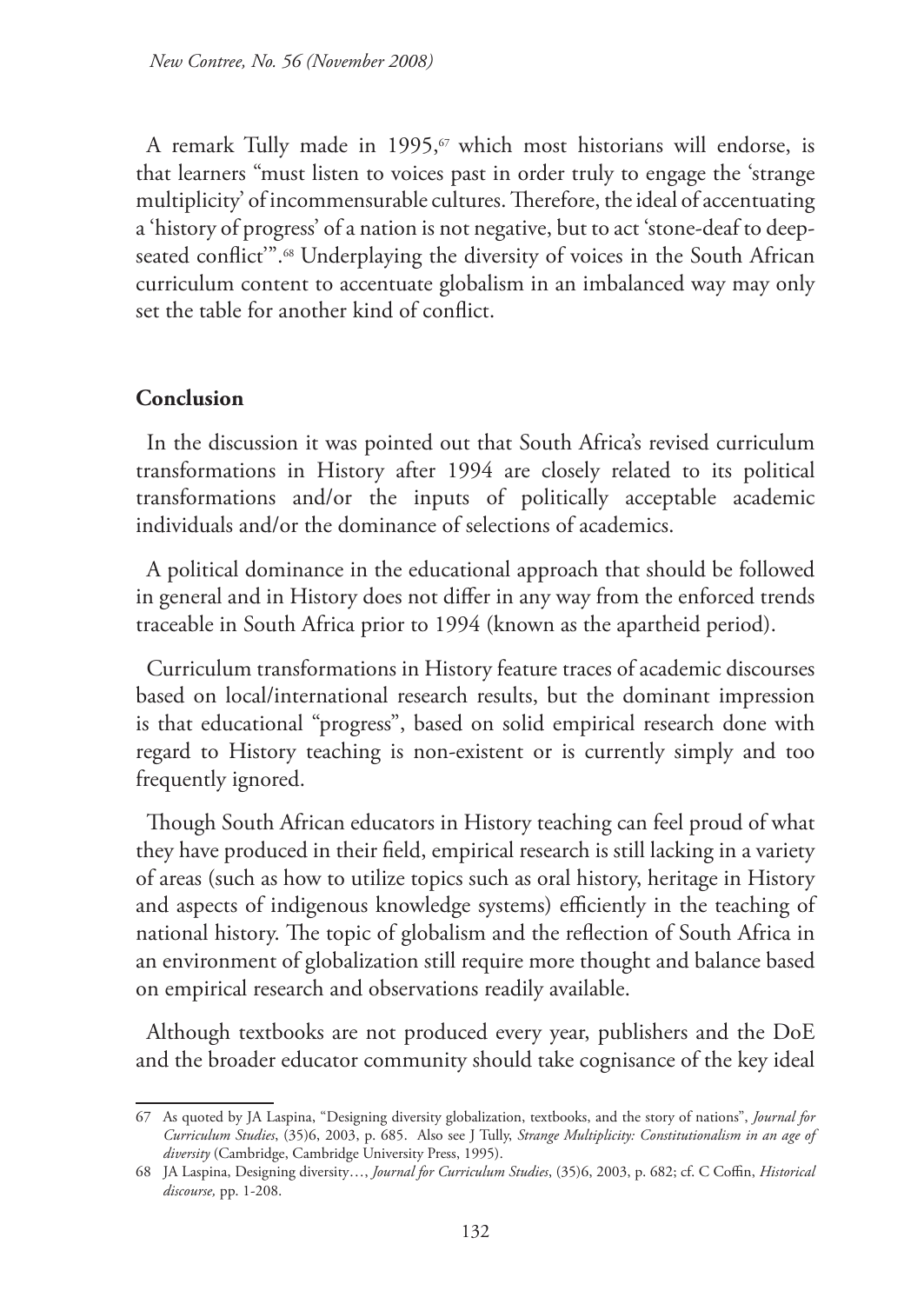in a presentation of History, namely to search for multiple narrative views and voices to present the broader nation's historical development in a balanced, healthy and nation-building way within the global environment. This is not a request from minority voices but a serious requirement in History as a discipline. The transcontinental perspectives highlighted earlier also boil down to these basics for efficient textbook writing and teaching History.

A drawback in writing one's national history within a global context to cover an inclusive diversity is that breadth tends to cancel out depth. Content then becomes fragmented and skimpy. LaSpina<sup>69</sup> refers to it as "self-contained as a graphic advertisement. Potentially, the 'story' becomes as thin as the page it is printed on." He<sup>70</sup> continues by reflecting other authors on this:

*…as long as textbooks tend to re-inscribe thematically the path of progress and its apogee…its 'mythmaking' apparatus remains obscure, and in doing so the large historical processes which structure the local history of nations will remain safely at the margins of an emerging global context…* 

# **APPENDIX A**

Post graduate research (MA & PhD studies) related to a teaching, and the teaching methodology, of History, 1994-2008

- H.F. Nel (1994). An evaluation of the History curriculum for Standards 6 and 7 with special reference to technical high schools in the Cape, UPE.
- J.R.M. Paul (1994). The design and use of a database for the teaching of History at primary school level, Rhodes University
- S.I. Kruger (1996). A specialization of local history for the primary school child and teacher, UJ/RAU.
- E. Farista (1996). A case study of History teaching in two Lenasia secondary schools.
- F. Ebrahim (1996). A case study of History teaching in two Lenasia Secondary Schools.
- L.K van der Steinen (1997). Three decades of SA school history textbooks: Historiographical influence, change and continuity from the 1970's to the 1990's (M.Ed. thesis), University of the Free State.
- J.J. Vergotine (1997). The role of History as school subject in the promotion of education for peace, US.
- M.F. Molwantwa (1997). The selection and integration of instructional media for the teaching of History (M.Ed.), NWU/PUvCHO

<sup>69</sup> JA Laspina, Designing diversity…, *Journal for Curriculum Studies*, (35)6, 2003, p. 685.

<sup>70</sup> JA Laspina, Designing diversity…, *Journal for Curriculum Studies*, (35)6, 2003, p. 686.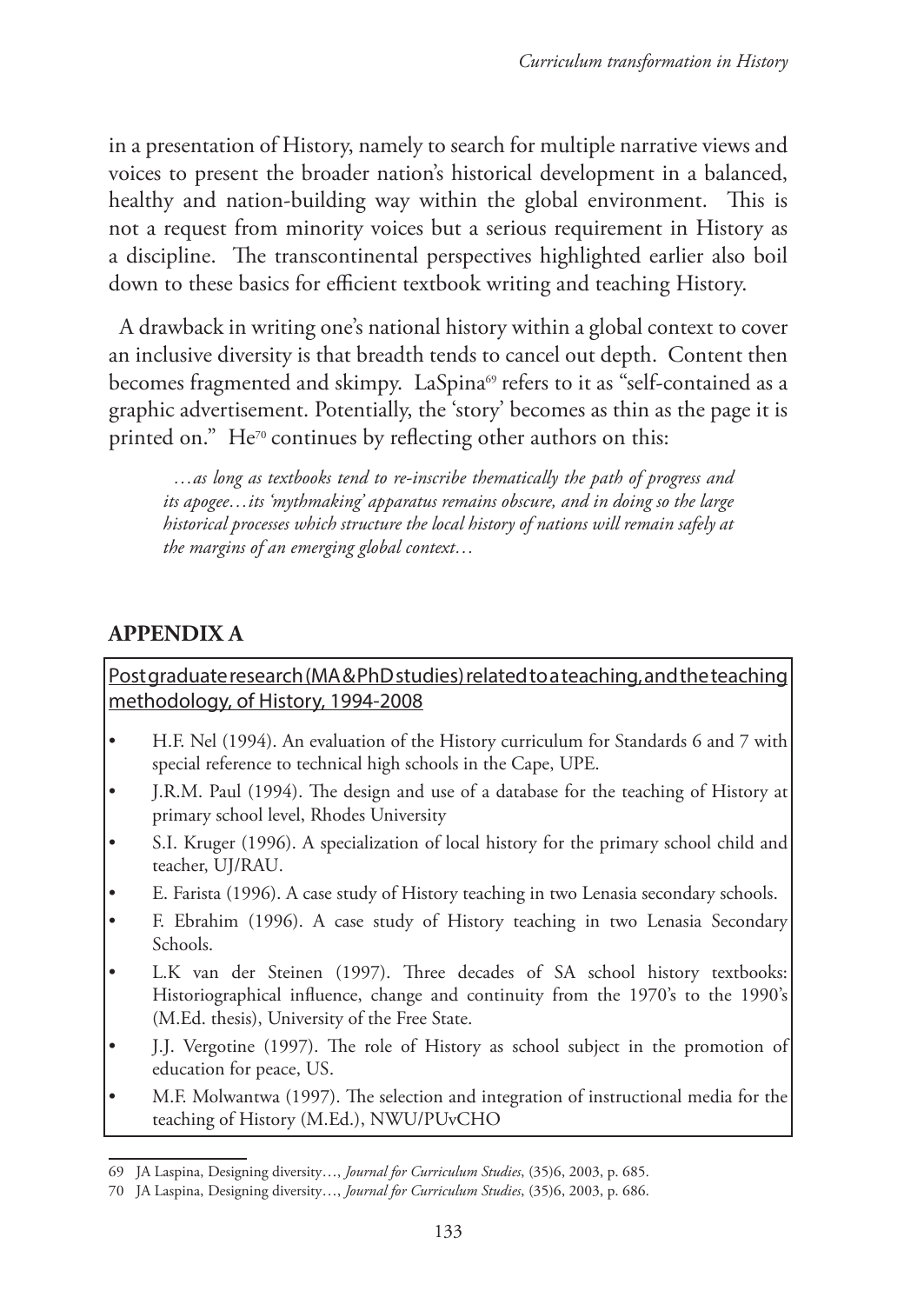- F Oosthuizen (1999). The learning and teaching of concepts in History at Vista University, UJ/RAU.
- S. Matiwane (1999). Continuous assessment in History at secondary school level (1999), US.
- S.B.P. Makhanya (1999). How did debates around Zuluness and the teaching of Zulu history shape the teaching of Zulu history in KwaZulu secondary schools, 1880- 1994? (1999), UN (Durban).
- R.M. Manyane (2000). History teaching in South Africa within the context of the human and social sciences: an outcomes-based approach, with reference to antiracism.
- B.G. Yuill (2002) (M.A.). The History workshop's teacher conferences, past and present assessment of its educational value, WITS.
- P.L. Monareng (2002). The pedagogical validity of the influence of the learning areas on the learners' understanding with specific reference to history among Grade 12 learners. (M.Ed.), Vista.
- J.V.V. Fardon (2002). Gender in History teaching resources in South African public schools. (D.Ed.), UNISA.
- G. Mazabow (2002). The development of historical consciousness in the teaching of History in South African Schools. (D.Ed), UNISA.
- N.V.N. Mtshabi (2003). The use of mother tongue in the teaching and learning of history topics in Grade Eight. (M.Ed.), UP.
- H. Joannides (2003). The museum meets the classroom : an exploration of the interface between MuseuMAfricA a grade six classroom. (MA), WITS.
- R. Lawson (2003). Black teachers (re) negotiation and (re) construction of their pedagogical practice within South Africa's post-apartheid curriculum (Ph.D.), Ohio State University), pp. 1-170.
- P.M. Niven (2004). Acquiring academic reading practices in History 1: An ethnographic study of a group of foundation year students at Rhodes University. (MA), Rhodes University
- A.M.A. Odhiambo (2004). Teaching history for national-building: Locally responsive pedagogy and preparation for global participation. (Ph.D.), WITS
- M.H. Molete (2004). History for Human Rights: Learning about Apartheid can teach tolerance. (M.A. History), WITS.
- A.B. Brand (2004). Preparation of the History teacher for result based education in the general education and training phase. (M.Phil.), US.
- S. Seetal (2005). Reconceptualising history teacher's identities within the context of the changing curriculum (D.Ed. Thesis), UKZN.
- A. van Velze (2005). The necessity of mentoring the historically disadvantaged History teacher, (M.Ed.), UJ.
- P. da Cruz (2005). From narrative to severed heads : the form and location of white supremacist history in textbooks of the apartheid era - a case study. (M.Phil.) UCT.
- R. Nichino (2006). A Comparative Historical Study of Japanese and South African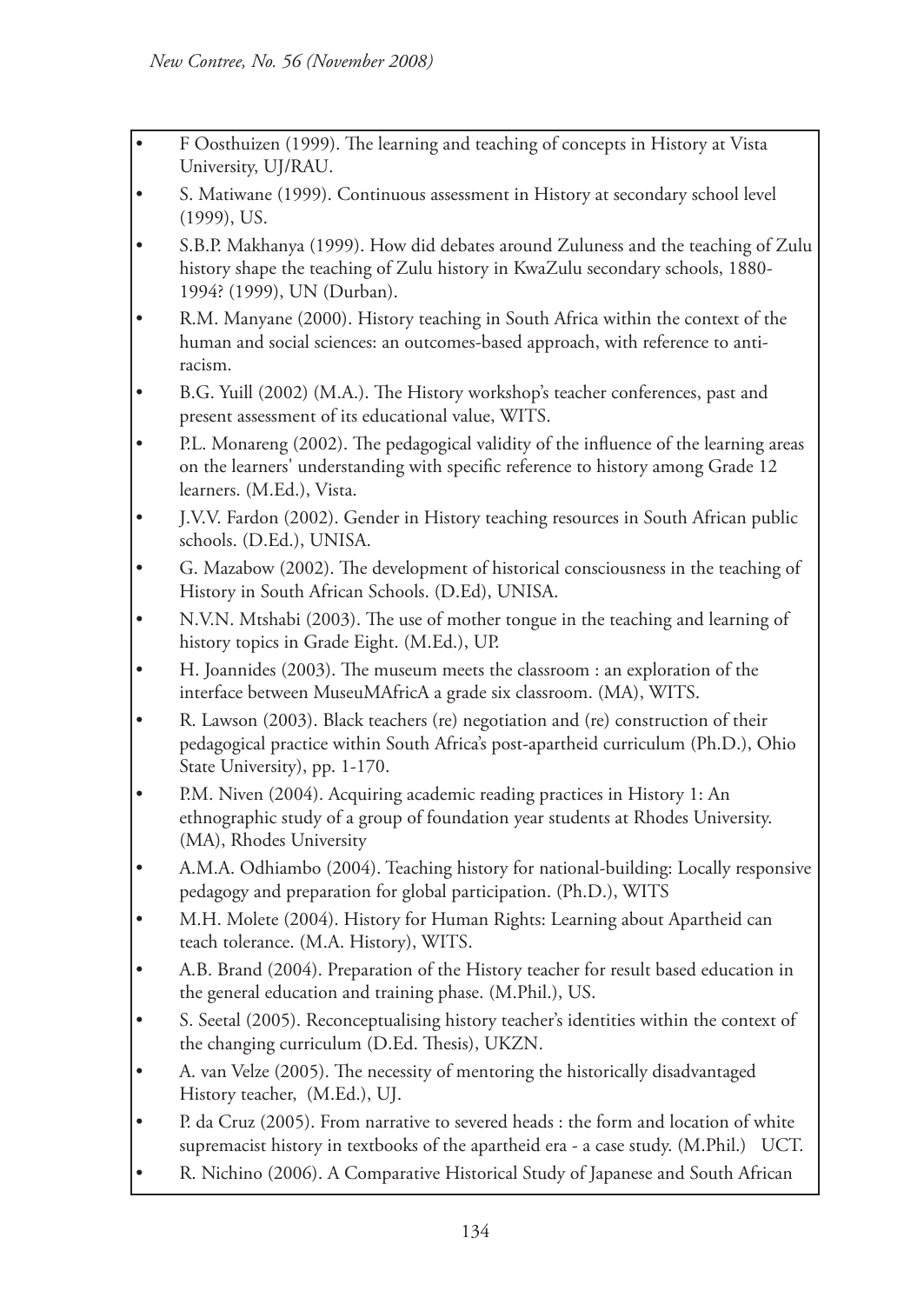School History Textbooks ca. 1945-1995, unpublished doctoral thesis presented at the University of Western Australia.

- PG Warnich (2008) ,Outcomes Based Assessment of History in Grade 10. (Ph.D.), NWU.
- SC Kruger (2008). The use of rubrics in the assessment of Social Sciences (History) in the GET phase in transformational outcomes-based education. (M.Ed.), Cape Peninsula University of Technology.

# **APPENDIX B**

*Academic/Intellectual research: Articles in peer reviewed & non peer reviewed journals/books, as well as a selection of reports by historians/history educators in some newspapers and on internet, based on intellectual input (observation/opinion or research)*

- R. Siebörger (1994). Reconceptualising South African school history textbooks. *South African Historical Journal,* 30:98-108, May.
- E.S. Van Eeden (1994). Relevante tersiêre Geskiedeniskurrikula-tendense en behoeftes vir die jare negentig. *Historia,* 39(2):1-17, Nov.
- J. Dean, and R. Siebörger,(1995). After Apartheid: the Outlook for History. *Teaching History*, Vol. 79.
- S. Lowry (1995). A critique of the History curriculum debate in South Africa: some signposts for the future. *Perspectives in Education*, 16(1), October, pp. 105-129.
- T. Nuttal & K. Luckett (1995.) Teaching and learning History as an academic discourse: Showing first-year university students how to read and write like historians. *South African Historical Journal*, 47(33), November, pp. 81-100.
- L. Barnard (1995) Het Geskiedenis op skoolvlak 'n toekoms?: Enkele perspektiewe. *The Free State teacher*, 85(4), April, pp. 13-17.
- J.J. Joubert (1995) Geskiedenisskoolhandboeke: belangrike oorsaak vir 'n dilemma?. *Unie*, 91(5), April, pp. 128-132.
- R. Siebörger & J. Reid (1995). Textbooks and the school History curriculum. *South African Historical Journal,* 33, pp. 69-177, Nov.
- R. Siebörger, G. Weldon & C. Hinton (1996). What is evidence? South Africa during the years of apartheid, Cape Town: Francolin Publishers, p. 48.
- A. Burgess (1996). No news is bad news: History teaching in South African schools. *APT Comment*, 2(3), September, p. 20.
- J. Kruger (1996). Music education and society in South Africa: Implications for the teaching of music history at school. *APT Comment*, 2(1), Jan. 1996, pp. 12-13.
- J. Bam & P. Visser (1996). *A new history for a new South Africa*. Cape Town: Kagiso Publishers, p. 203.
- K. Harris (1996). Transforming school History texts. *South African Historical Journal,*  34,*,* May, pp. 267-275.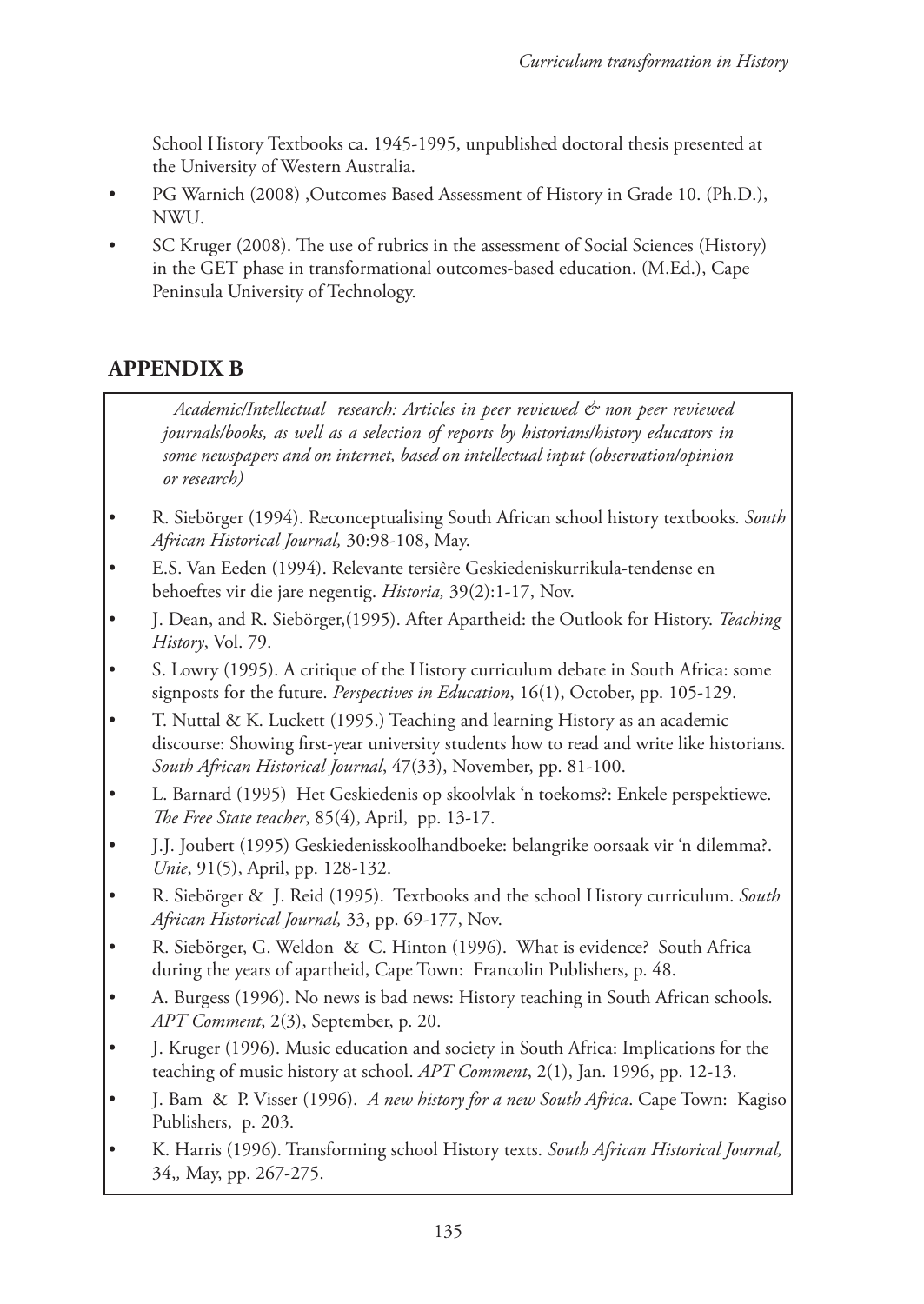- J. Pretorius (1996). "Nuwe" geskiedenis "mag nie óók propagandisties wees". *Burger,*  9, 23 Januarie.
- E.S. van Eeden (1997). Historiographical and methodological trends in the teaching and curriculum development process of History in a changing South Africa. *Historia,*  42(2), November, pp. 98-110.
- C.J. Kros (1996 & (1997). National identity, social cohesion and the teaching of history in South Africa. Trusting to the process: reflections on the flaws in the negotiating of the History Curriculum in South Africa (WITS).
- C.A. Kapp (1997a). Enkele los gedagtes rondom 'n deurlopende evaluering by die onderrig van geskiedenis. *Die Unie,* 73(8), Februarie, pp. 319-322.
- C.A. Kapp (1997b). Moontlike metodes van volgehoue veelvuldige interne evaluering by die onderrig van Geskiedenis. *Die Unie,* 73(9), Maart, pp. 371-374.
- P.H. Kapp (1997a). Vernuwing of vervanging? Geskiedenis en die herskikkingsproses in die onderwys. *Historia*, 42(1), Mei, pp.1-21.
- P.H. Kapp (1997d). Where have all the basics gone. *Yesterday and today,* 33, May., pp. 4-11
- B. Nzimande (1997). Foreword, P. Kallaway, G. Kruss, G. Donn, & A. Fataar (Eds.). Education after apartheid: South African education in transition. Cape Town: University of Cape Town Press, pp. i-viii.)
- P.H. Kapp (1998). Measuring the outcomes of history teaching: an empirical study of historical consciousness. *Historia* (43)2, November, 1998, pp. 105-116.
- P. Arjun (1998). An evaluation of the proposed new curricula for schools in relation to Kuhn's conception of paradigms and paradigm shifts. *South African Journal of Higher Education,* 12(1):20-26.
- C. Kros (1998). Curriculum 2005 and the end of history. The History Curriculum Research Project (Report no 3.) Johannesburg: Cambridge University Press and History Workshop, University of the Witwatersrand.
- E.S. van Eeden (1998). An approach to the teaching of universal global history concepts in world history practice in South Africa. *International World History Bulletin,* XIV(1), Spring.
- M. Legassick (1998). Statement by the South African Historical Society on the implications of curriculum 2005 for history teaching in the schools. *Kleio,* 30, pp. 6-10.
- R. Siebörger (1999a). Specific concerns about History in Curriculum 2005. *South African Society for History Teaching, newsletter,* 3:1-27, Aug.
- R. Siebörger (1999b). Distinguishing between the rhetoric and the reality: The case of history in curriculum 2005. (National Subject Didactics/learning Area Symposium, University of Stellenbosch, 14-17 September. Published in the Conference Proceedings).
- E.S. van Eeden (1999). Didactical guidelines for teaching history in a changing South Africa. Potchefstroom: Keurkopie, p. 306.
- W.P. Visser (1999). Geskiedenis se toekoms as akademiese vak is in gedrang. *Burger:*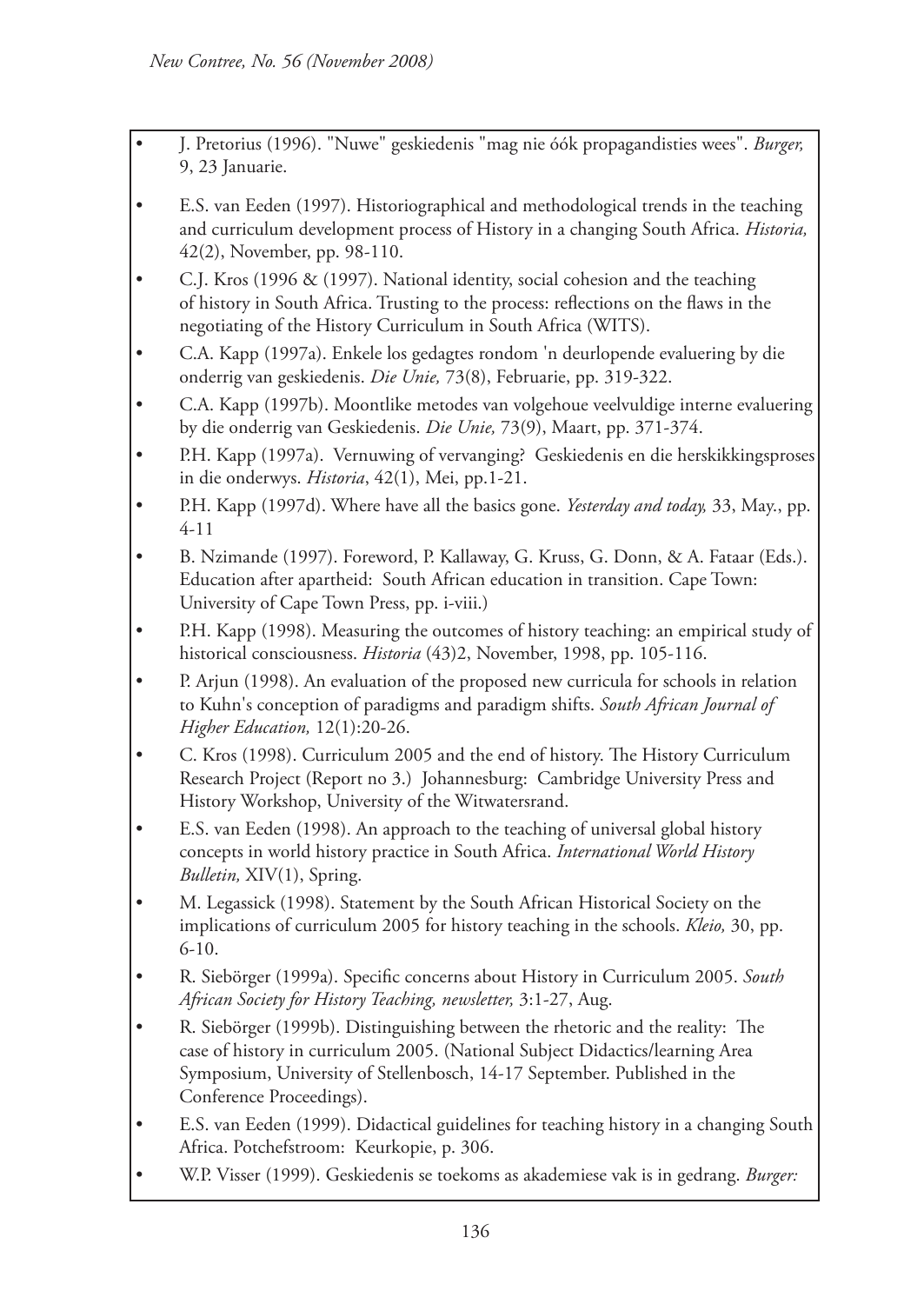13, 4 Augustus.

- L. Chisholm, J. Volmink, J. Muller, P. Vinjevold, B. Malan, T. Ndhlovu, H. Mahomed, C. Lubisi, L. Ngozi & L. Mphaklele (2000). A South African curriculum for the twenty first century. (Report of the Review Committee on Curriculum 2005. Pretoria. pp. 1-142), http://www.polity.org.za/html/ govdocs/ reports/education/curric2005/curric2005.htm? rebookmark=1
- G.R. Allen (2000). Is there a baby in the bathwater? Disquieting thoughts on the value of content in history. *South African Historical Journal,* 42, pp. 290-306, May.
- J. Bam (2000). Negotiating history, truth and reconciliation and globalisation: An analysis of the suppression of historical consciousness in South African schools as case study. *Mots pluriels:* 13, April, http://www.arts.uwa.edu.au/MotsPluriels/ MP1300jb. html.
- C. Kros (2000a). Telling lies and then hoping to forget all about history. *South African Historical Journal,* 42, May, pp. 69-88.
- C.J. Kros (2000b). Effacing history: an examination of curriculum development and history textbooks after 1994 (Paper presented at the Conference: Memory and History: Remembering and forgiving in the life of the nation and the community. Cape Town, August 9-11).
- A. Rademeyer (2000). Swart of wit weergawe van geskiedenis deug nie in skole. *Beeld:*  4 Desember, p. 15.
- J.M. Rogan (2000). Strawberries, cream and the implementation of curriculum 2005: Towards a research agenda. *South African Journal of Education*, 20(2), May, pp. 118 -125.
- SAPA (2000). Give more time to History. *Educ-History*, Pretoria, December 14.
- R. Siebörger (2000). Assessment in practice in an OBE environment: Issues raised from primary history teaching. (Unpublished paper presented at the SACHES Conference in Windhoek, Oct.), p. 7.
- E.S. van Eeden & J.L. van der Walt. (2000). Creating a future for history within South Africa's Curriculum 2005. *Theory and research in social education,* 28(1), Winter, pp. 85-95.
- R. Siebörger (2001). The position and future of History in schools. (Paper presented [first draft] at the South African Society for History Teaching conference, St Stithians Girls' College, 19 October), p. 4.
- R. Rademeyer (2001). Asmal veg vir geskiedenis. Vak kan versoening 'beste bevorder', *Beeld:* 11, 28 Augustus.
- M. Gardiner (2001). Past and present: Teaching History and Archaeology. *Indicator South Africa*, (18)1, March, pp. 69-73.
- C. de Wet (2001). Die uitbeelding van swart mense in SA geskiedenishandboeke. *Acta Academica,* 33 (1), pp. 99-129.
- E. Potenza (2001).. We are in danger of losing our history.. http://www.sahistory.org. za/ pages/classroom/pages/forum/articles/forum2.htm
- K. Harris (2002). Teaching History using the tale of the tiger: review article. *South African Historical Journal* (16)46, May 2002, pp. 275-281.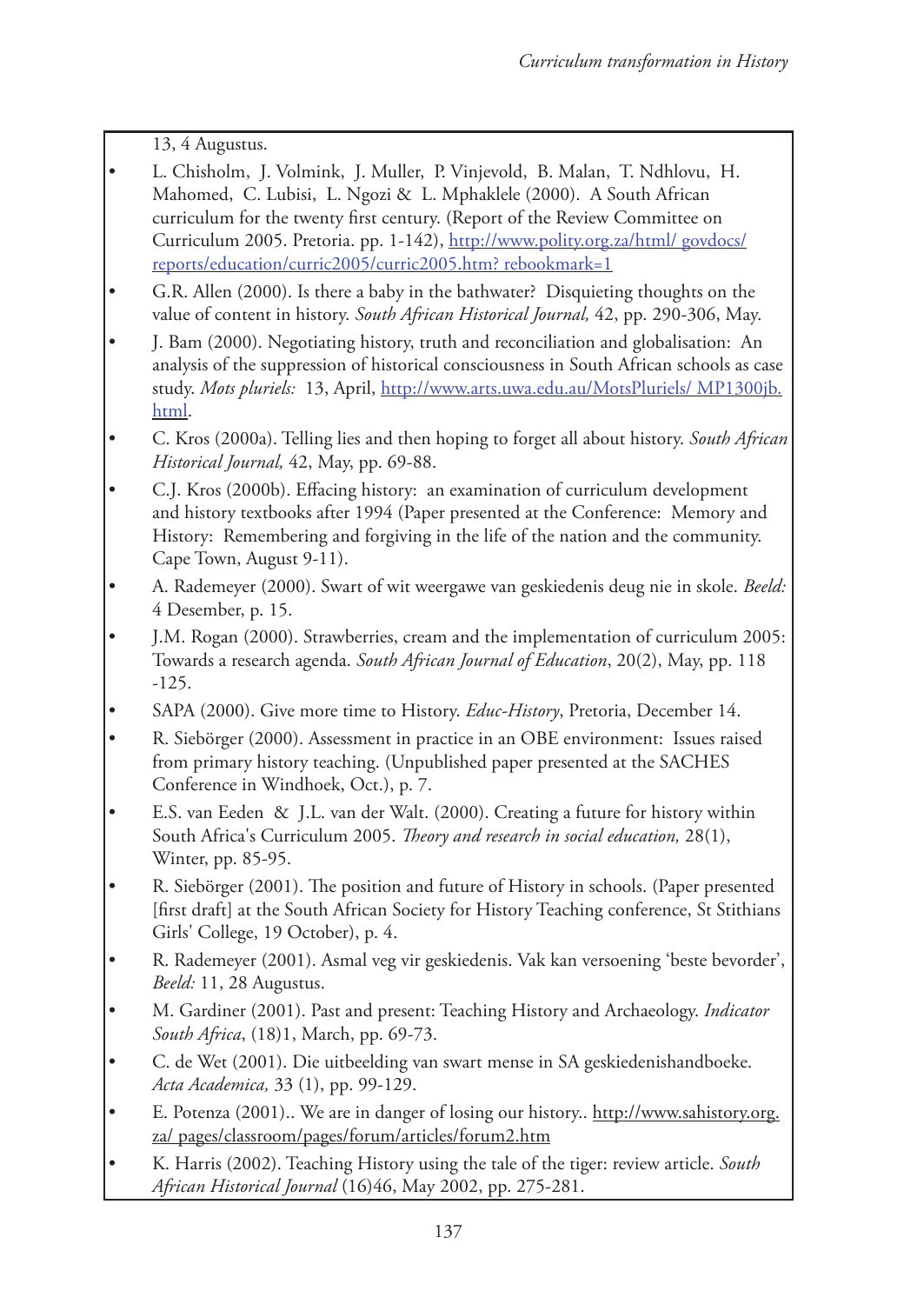- G.K. Huysamen (2002). Verrigtingsassessering: potensiële Agilleshiel van uitkomsgebaseerde onderwys. *Tydskrif vir Geesteswetenskappe*, 42(2), Jun, pp. 81-93.
- S.S Polakow-Suransky (2002).. Historical amnesia? The politics of textbooks in post-apartheid South Africa. Paper presented at the American Educational Research Association Annual Meeting, New Orleans, LA.
- R.J. Botha (2002). Outcomes-based education and educational reform in South Africa. *International Journal of Leadership in Education*, 5(4), pp. 361-371.
- S. Schoeman & R. Manyane (2002). Understanding the introduction of outcomesbased history teaching in South Africa. *Educare* (31)1, September, pp. 175-201.
- E.S. van Eeden (2002). Know the past: Anticipate the future History, memory and human progress - impressions on the National Department of Education and the South African History Projects Conference held at Rondebosch, 2-5 October 2002. *South African Society for History Teaching, Newsletter*, *5*, Nov, pp.1-16.
- M. Combrinck (2003). An international comparative perspective on outcomes-based assessment: Implications for South Africa. *Perspectives in Education*, 21(1), March, pp. 51-66.
- K.K. Manzo (2003a). History invading social studies' turf in schools. *Education week,*  22(19), Jan, 1.
- K.K. Manzo (2003b). Book accuses social studies group of ignoring racism. *Education week,* 23(14):5, Dec., pp. 1-3.
- E.S. van Eeden (2003). Concerns and strategies in approaching assessment in history teaching: Phases FET and HET (Paper presented at the SASHT Conference, RAU, 5 September), pp. 1-23.
- S. Vandeyar & R. Killen (2003). Has curriculum reform in South Africa really changed assessment practices, and what promise does the revised National Curriculum Statement hold?. *Perspectives in education*, 21(1), March, pp. 119-134.
- J. Bam (2004). The South African History Project, *In* Jeppe, S., (Ed.) Toward new histories for South Africa: On the place of the past in our present. Landsdowne: Juta. pp. 167-176.
- H. Geyser (2004). Learning from assessment, Gravett, S. & Geyser, H., (Eds.). *Teaching and learning in higher education*. Pretoria: Van Schaik, pp. 92-111.
- D. Hindle (2004). Textbooks in the classroom: challenges and possibilities. S. Jeppe (Ed*.*) *Toward new histories for South Africa: On the place of the past in our present* (Landsdowne).
- K.K. Manzo (2005a). Some fret as congress passes measures on history, civics education. *Education week,* 24(16):25, Jan. Academic Search Premier.
- P.G. Warnich (2005). Using primary sources in the intermediate phase History: A systematic approach. *A Journal of Teaching* (1), pp. 47-55.
- G. Weldon (2005). Thinking each other's History can facing the past contribute to education for Human Rights and democracy?. *International Journal of Historical Learning*, *Teaching and Research*, January.
- E.S. van Eeden & T Vermeulen (2005). Christian National Education and People's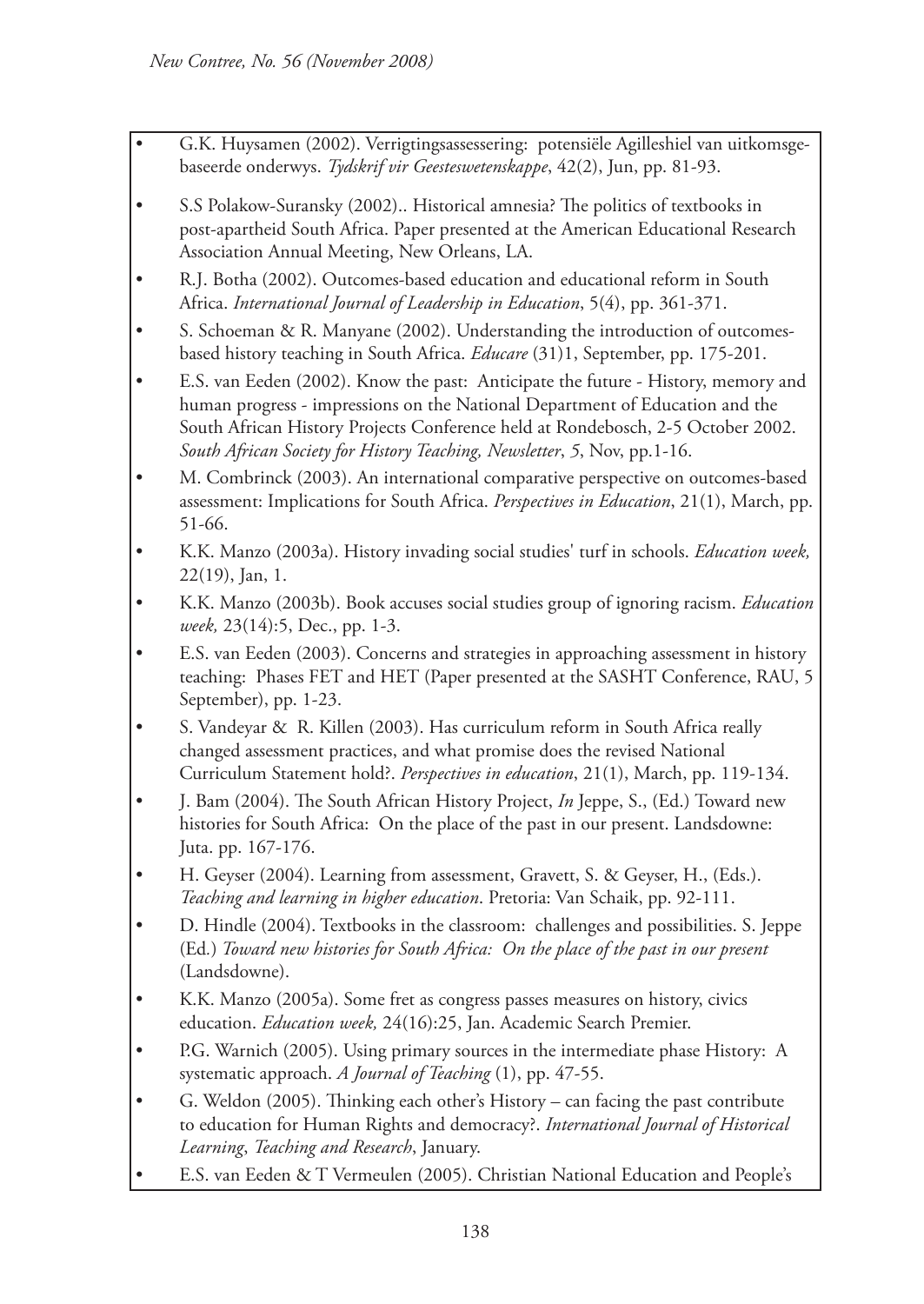Education: Historical perspectives on some common grounds. *New Contree*, 50 (March).

- A. Engelbrecht (2005). Textbooks in South Africa from Apartheid to Post- Apartheid: Ideological Change Revealed by Racial Stereotyping , paper used as background reading at an International conference entitled *Education, Social Cohesion and Diversity,* Washington DC, June 2005, available online: http://info.worldbank.org/ etools/docs/library/232527/ Engelbrecht.pdf
- P.G. Warnich (2006). The Source-Based Essay Question (SBEQ) in History teaching for the Further Education and Training (FET) phase. *Yesterday & Today* (Special edition): 23-41, Mar.
- R. Siebörger (2006a). In the beginning … Where to start in history teaching? (Paper presented at the SASHT Conference at Potchefstroom, 21-22 September), 8 pp.
- R. Siebörger (2006b). The dynamics of history textbook production during South Africa's educational transformation. Foster, S.J. & Crawford, K.A. (Eds.). *What shall we tell the children? International perspectives on school history textbooks* (Greenwich: Information Age Publishers), pp. 227-243.
- S. Dryden-Peterson & R. Siebörger (2006). Teachers as memory makers: Testimony in the making of a new history in South Africa. *International Journal of Educational Development*, 26(4), July, pp. 394-403.
- F. Tibbits (2006). Learning from the past: Supporting teaching through the facing the past History project in South Africa. *Prospects,* 36(3), September, pp. 295-317.
- E.S. van Eeden (2006). A history of the South African Society for History Teaching in decades of educational transformation, 1986-2007. *New Contree,* 52, 90-123, Nov.
- F. Pretorius (2006). Onbillike 'regstellende aksie' in SA geskiedskrywing. *De Vrye Afrikaan,* 19 Mei.
- C. Bertram (2007). An analysis of Grade 10 History assessment tasks, Yesterday & Today, 1, May, Special edition.
- M. Carr & H. Barclay (2007). An educational tour of the Hector Pieterson Museum for High Schools Development by learners using OBE Principles. *Yesterday & Today*, 1, May, Special edition.
- J. du Pisani (2007). Learners, teachers, professors and historical consciousness. *Yesterday & Today*, 1, May, Special edition.
- D. Hammett (2007). Constructing ambiguous identities: Negotiating race, respect and social change in Coloured Schools in Cape Town, South Africa, http://hdl. handle.net/1842/2084.
- C. Jooste (2007). Plaaslike geskiedenis as 'n genre vir sekondêre geskiedenisonderrig met verwysing na spesifieke bronnemateriaal beskikbaar in Laudium. *Yesterday & Today*, 1, May, Special edition.
- P. Kapp (2007). Nóg geregtigheid nóg versoening. *Burger:* 1-2, 2 Jun. SA Media.
- E. Mackie (2007). Histories that creep sideways: A study of learner's attitudes to History and their senses of the past. *Yesterday & Today*, 1, May, Special edition.
- P. MacMahon (2007). How relevant is the History teacher in the 21st century???*.*